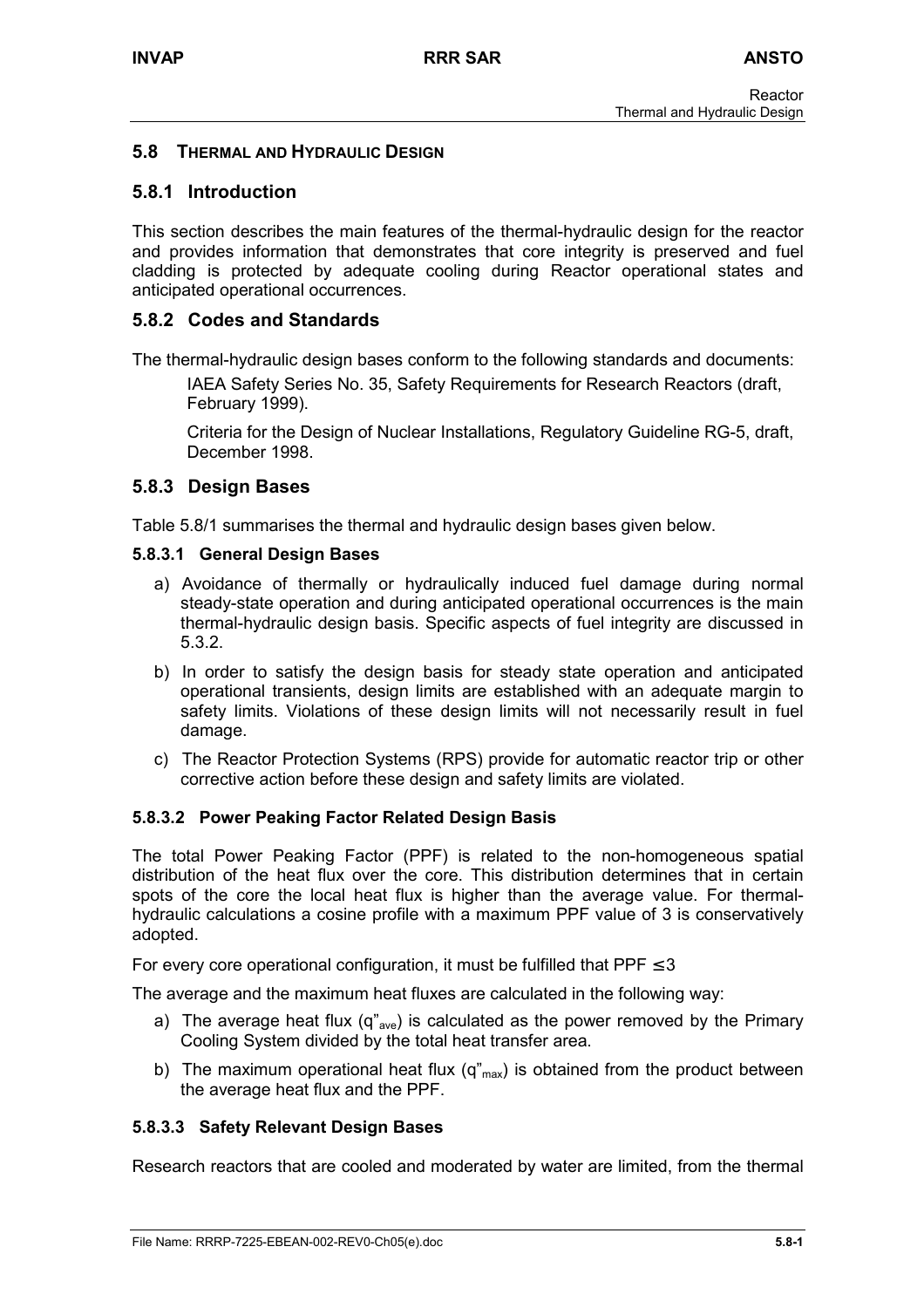Reactor Thermal and Hydraulic Design

point of view, by critical phenomena leading to boiling crisis and damage in the fuel assemblies.

Power is established to a maximum within reasonable safety margins compatible with the imposed operative conditions.

To establish those margins it is necessary to know the limits above which critical phenomena appear leading to a rapid increase in cladding temperature and fuel plate damage.

Different phenomena can lead to the boiling crisis and they are considered of importance to define the design criteria. These phenomena relevant to the reactor safety are:

- a) Departure from Nucleate Boiling DNB
- b) Flow Instability Phenomenon RD
- c) Low Flow Burn-out Phenomenon BO
- d) Fluid-Structure Interactions  $V_{crit}$

## **5.8.3.3.1 Critical Heat Flux Related Design Bases**

A design basis related to the critical heat flux is set by adopting and ensuring an appropriate margin for these variables involved in the heat transfer regime, taking into account phase changes and boiling crisis (DNB ratio).

The ratios between the critical phenomena and the maximum heat flux ( $q_{max}$ ) or the integrated power  $(P_{max})$  in the hot channel, define the design criteria that must be fulfilled.

#### **5.8.3.4 Non-Safety Relevant Design Bases**

In research reactors using plate-type fuel assemblies, specific thermal-hydraulic conditions are commonly used as design constraints or warnings in order to anticipate critical phenomena. The phenomena appearing before the critical phenomena are referred as non-safety relevant conditions.

The only non-safety relevant condition for this design is the Onset of Nucleate Boiling (ONB). In this sense a design basis is adopted for the cooling system requiring that it be designed in such a way that it provides enough cooling to the reactor core in any operational situation, and local boiling should not be reached in any point during steady state normal operation"

#### **5.8.3.5 Irradiation Facility Related Design Bases**

The following design bases have been defined for the Thermal and Hydraulic Design of the Irradiation Facilities in order to comply with the requirement that, during the irradiation process, the heat generated in the material must be removed to avoid any thermally induced damage.

- a) The criterion of Onset of Nucleate Boiling heat flux is adopted in the Bulk Irradiation Facilities.
- b) For the Bulk Irradiation Facilities it was conservatively adopted that the maximum wall temperature shall not exceed the saturation temperature at the channel exit.
- c) The cooling in the other rigs must remain sufficient when any bulk production irradiation rigs are removed from their positions during normal operation.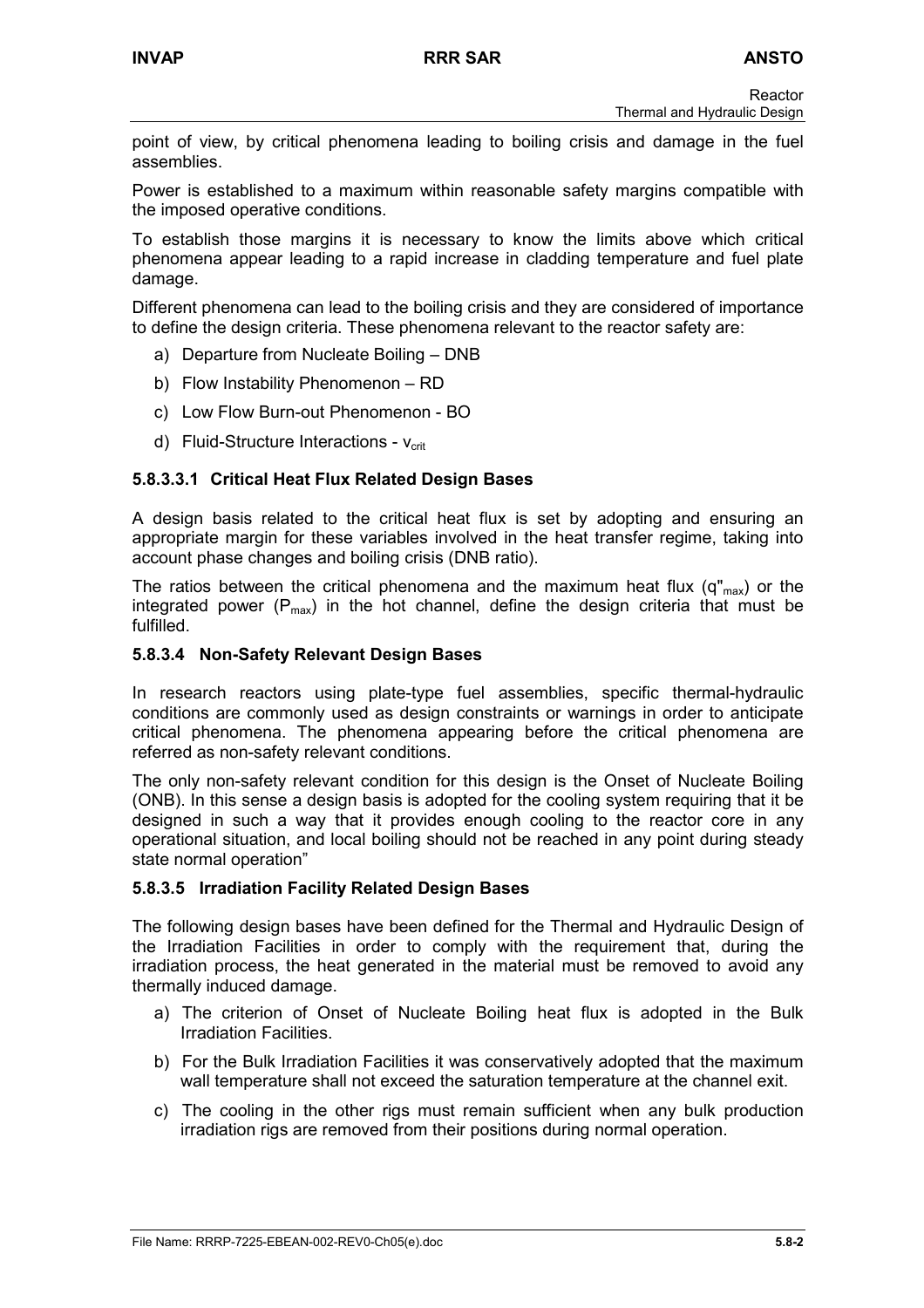# **5.8.4 Description**

The power released in the reactor core resulting from the fission process is removed by different cooling modes depending on the Reactor State.

The thermal-hydraulic design is performed by integrating: geometric data; results of assessments on power distributions and data on cooling system characteristics and conditions. Calculations are performed by codes using computational models and experimental correlations. Details on the validation and verification of the programmes and codes are given in Section 5.10.

One of the distinctive features of the Reactor Facility is that the core cooling flow circulates in the upward direction, with an inlet plenum below the core to allow flow homogenisation. The upward circulation enables a dynamic pressurisation of the core, increasing the saturation temperature and hence also the thermal margins with respect to a downward circulation scheme. It also avoids flow inversion following a pump coast down.

## **5.8.4.1 Safety Relevant Phenomena**

## **5.8.4.1.1 Flow Instability**

#### **5.8.4.1.1.1 General**

Flow instabilities must be avoided in heated channels as flow oscillations affect the local heat transfer characteristics and may induce a premature burnout. In low-pressure subcooled boiling systems, flow excursions leading to burnout have been observed (Maulbetsch, J.S. and Griffith, P., 1965; Whittle, R.H. and R. Forgan, R., 1967). The burnout heat flux occurring under unstable flow conditions was well below the burnout heat flux for the same channel under stable flow conditions. For practical purposes in plate-type fuel design, the critical heat flux that leads to the onset of flow instability is more limiting than the heat flux for stable burnout.

The most common flow instabilities encountered in heated channels with forced convection are the flow excursion and density wave oscillation types.

The flow excursion or Ledinegg instability is initiated (but, in some transient conditions, may not be completed) when the slope of the channel demand pressure drop-flow rate curve becomes algebraically smaller than or equal to the slope of the loop supply pressure drop-flow rate curve.

In research reactors using plate-type fuel, the core can be thought of as an array of many parallel channels. The supply characteristic with respect to flow perturbations in a channel, mainly in the hot channel, is essentially horizontal, and independent of the pump characteristics. Thus, the criterion of zero slope of the channel demand pressure drop-flow curve is a good approximation for assessing the onset of the excursive flow instability for quasi-static onset of the excursion, i.e.,

$$
\frac{\partial (\Delta P)_{channel}}{\partial G} = 0
$$

where ∆P is the pressure loss and G is the mass flux and given by the density of water times water velocity.

Functionally, the channel pressure drop-flow curve depends on the channel geometry, inlet and exit resistances, flow direction, sub-cooled steam void fraction and heat flux, along the channel.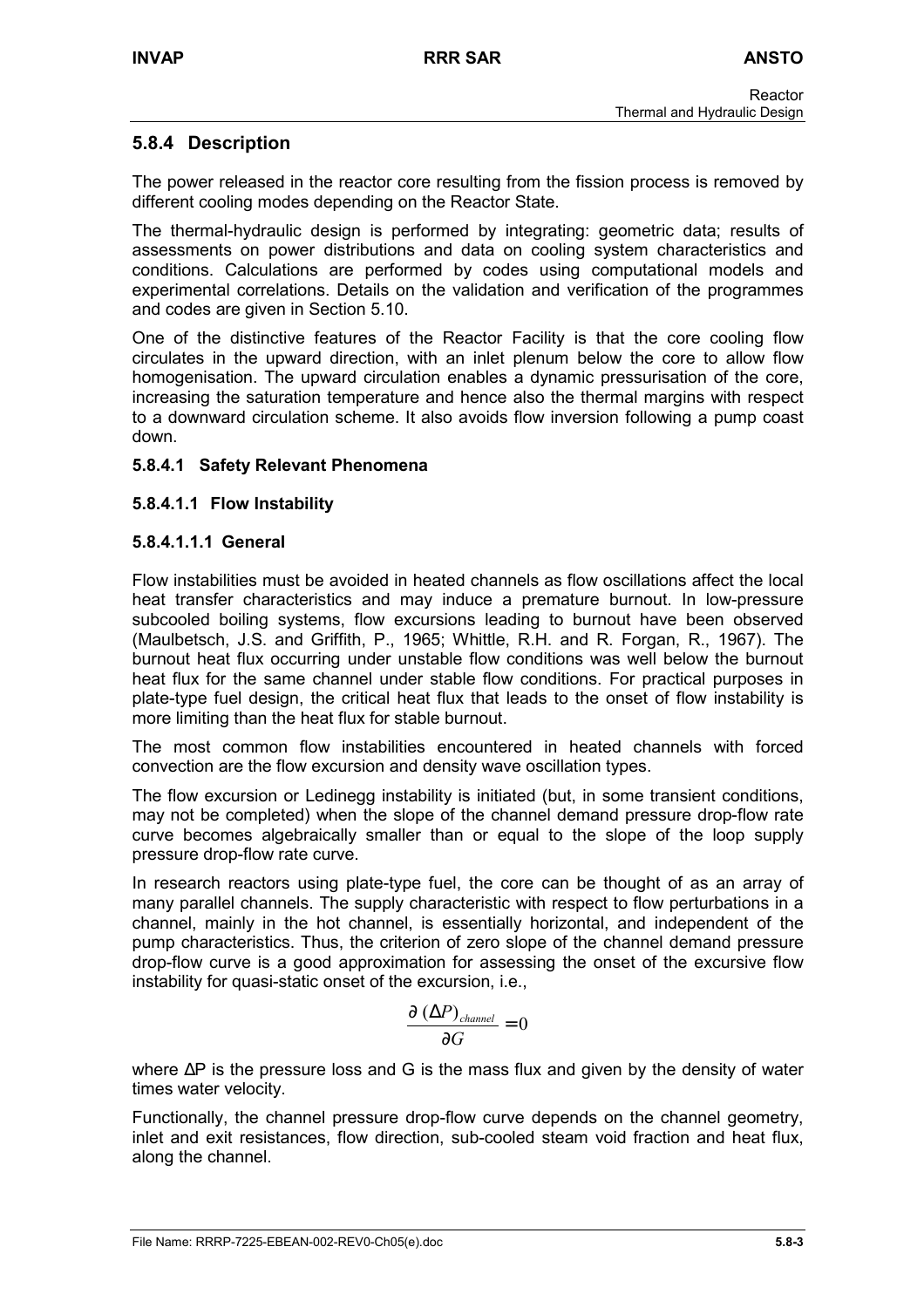Density wave oscillations are low-frequency oscillations in which the period is approximately the time required for a density wave to travel through the channel. Inlet flow perturbations in a heated channel result in a delayed mixture-density affecting the local mixture velocity and the pressure drop in a channel. Under certain conditions, the inlet flow perturbations satisfy a self-exciting relationship such that sustained oscillations with considerable amplitudes appear in the system.

There is a critical value for the inlet sub-cooling below which flow instability would be caused by density wave oscillations only and no flow excursion would occur.

For a high-pressure system, this critical sub-cooling value corresponds to a very low inlet temperature. However, for a low-pressure system, this critical sub-cooling value corresponds to a high inlet temperature very close to the saturation temperature.

For most research reactors, the steady state operating system pressure is low and the inlet coolant temperature is much lower than the saturation temperature. It can, therefore, be concluded that:

- a) flow excursion would occur for a given flow rate only at a high enough heat flux
- b) density wave oscillations will not occur under normal operating conditions

As a general rule, the operation of research reactors in the range of 1MW to 50MW, cooled and moderated by water at low pressures, is limited, from the thermal point of view, by the flow redistribution phenomenon. This phenomenon could lead to cladding failure and it may occur as a result of:

- a) A temporary power increase.
- b) A flow rate decrease such as, for example, a loss of flow in the primary coolant circuit.

The power generated inside the core is not uniformly distributed. In some channels (hot channels) more power must be removed and boiling could be reached much earlier than in the rest of the parallel channels.

Reactor operating conditions are defined by power, pressure, coolant inlet temperature, coolant flow rate and pressure drop through the core, variables that are common to all parallel channels.

The operating point of each channel is fixed by the intersection of two curves:

- a) pressure drop through the channel as a function of flow rate
- b) core pressure drop, which is a constant.

This channel characteristic according to the imposed flow conditions, coolant inlet temperature and pressure, has two inflection points. This leads to non-unique operating points for channels for some conditions, allowing the potential to move from one to the other.

If conditions are such that the flow rate decreases dramatically, with consequent significant increase in vapour bubble formation, the effect is known as a Ledinegg excursion or flow redistribution.

#### **5.8.4.1.1.2 Prediction of Flow Redistribution Condition**

The correlation used to predict flow redistribution is the Whittle and Forgan (1967) correlation, which estimates the redistribution power  $(P_{RD})$  along the height of the core.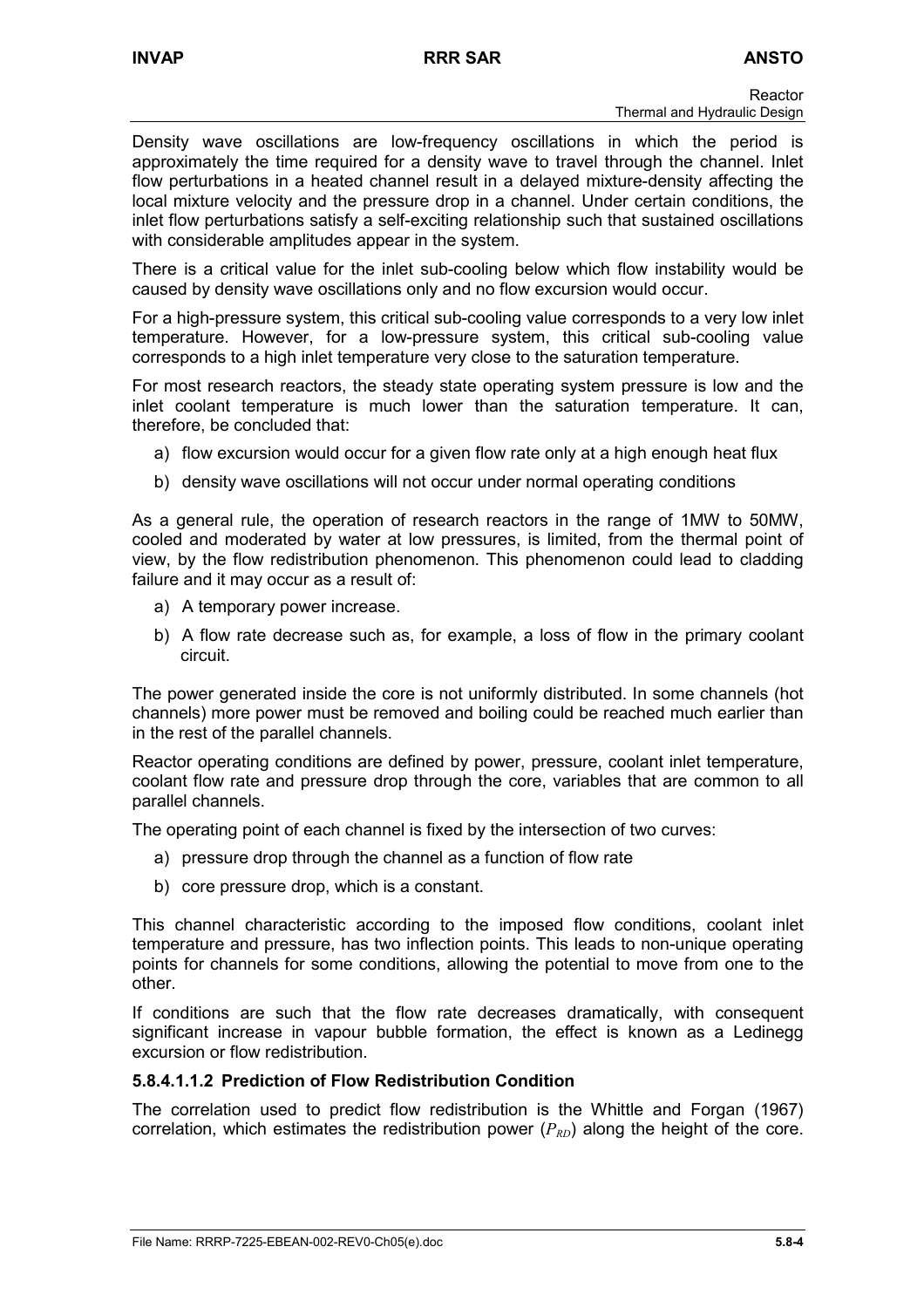This power is divided by the total power generated in the channel, to obtain the minimum ratio to redistribution flow.

## **5.8.4.1.1.3 Assessment of the Predictive Model**

This correlation, as implemented within the TERMIC programme of the MTR\_PC package, was compared against experimental data resulting in good agreement as shown in Figure.5.8/1 (Doval, A, 1998).

## **5.8.4.1.2 Departure from Nucleate Boiling**

## **5.8.4.1.2.1 General**

For reactor design purposes, an acceptable prediction method for burnout heat flux is needed since Departure from Nucleate Boiling (DNB) is potentially a limiting design constraint.

Critical Heat Flux (CHF) correlations for water flowing in channels with the FA geometry under various conditions are commonly used as a prediction method.

At a high flow rate, burnout occurs due to vapour blanketing on the heated wall, and the resulting CHF depends only on the local conditions considering that the effect of flow orientation (up-flow or down-flow) is small. This burnout mechanism is a DNB type. The heat flux leading to this situation is named CHF, Burn-Out flux or DNB flux,  $q_{\text{DNB}}^{\prime}$ .

At these conditions fuel plate wall temperatures are likely to reach the melting point.

## **5.8.4.1.2.2 Prediction of Departure from Nucleate Boiling Condition**

A literature survey of Departure from Nucleate Boiling (DNB) correlations applicable to low-pressure research reactors points to the Mirshak correlation as one providing conservatively low DNB heat flux predictions for narrow rectangular channel flow. This correlation is recommended in the evaluation carried out in the US sponsored RERTR programme (IAEA, 1980), and is adopted for assessing the reactor DNBR in steady state conditions.

#### **5.8.4.1.2.3 Assessment of Departure from Nucleate Boiling Correlation**

The existing correlations and schemes for predicting the DNB in rectangular channels have been investigated (Sudo, Y. and Kaminaga, M., 1993; Sudo, Y., 1996; Kaminaga, M. et al., 1997). The effect of dominant factors on CHF was investigated for the existing CHF experimental data for flat-plate-type fuel.

To evaluate the Mirshak DNB correlation, predictions from it were compared with those from the Sudo and Kaminaga (1993) prediction method for conditions near those proposed for the reactor.

Both correlations show the same trend, with the Mirshak correlation prediction being more conservative.

An additional assessment was made using the experimental data from Yucel and Kakac (1978).

To consider the error of the predictive method, the standard statistical treatment of a finite sample size converges to k  $\sigma$  = 1.64  $\sigma$ , where k incorporates the uncertainties of the sample and  $\sigma$  is the standard deviation of the correlation prediction. This value provides a 95% probability that the CHF will not occur, with 95% confidence.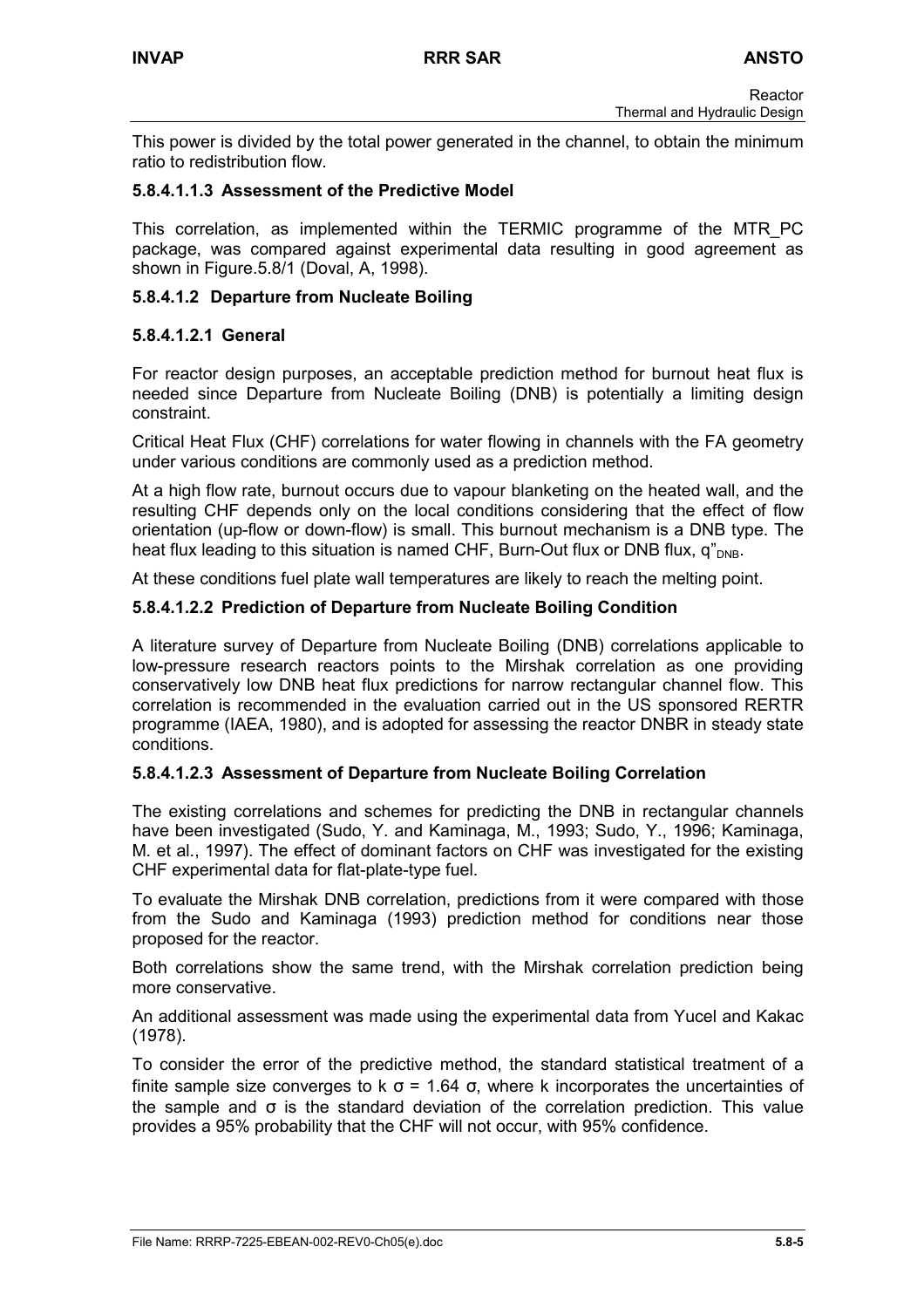## **5.8.4.1.3 Low Flow Burn-out**

### **5.8.4.1.3.1 General**

A periodic instability known as "pulsed boiling" can appear for low power, low coolant velocities. The sequence of events characterising this phenomenon is as follows:

- (i) Convection and Onset of Nucleate Boiling: the coolant inside the channel, where the maximum axial heat flux takes place, begins to heat up, bubbles appear and pressure increases.
- (ii) Coolant expulsion: vapour flashes at both ends of the coolant channels.
- (iii) Re-introduction: sub-saturated coolant re-enters the channel and the sequence starts again.

Pulsed boiling is a non-destructive phenomenon but its appearance means that the core will support an oscillatory cooling regime.

When the heat flux is approximately 2 to 4 times greater than the pulsed boiling heat flux, burnout appears. There is a large and permanent increase in the wall temperature due to a vapour film formed at the hot spot, leading to fuel damage.

## **5.8.4.1.3.2 Prediction of Low Flow Burn-out Condition**

The burn-out heat flux  $(q_{BO})$  for low flow can be calculated using the prediction given by the following correlations:

- a) Fabrega (1971):
- b) Sudo (1996):

The minimum value predicted from both correlations is adopted as a safety limit.

In the region where the mass flux is very low or the flow condition is a counter-current flow, the burnout heat flux is predicted by Mishima's equation

$$
q_{BO}^* = 0.7 \frac{A}{A_H} \cdot \frac{\sqrt{W/\lambda}}{\left\{1 + (\rho_g / \rho_l)^{1/4}\right\}^2}
$$

# **5.8.4.1.3.3 Assessment of Low Flow Burn-out Correlations**

Extended experimental investigations in this region have been reported in several studies (Sudo, Y. and Kaminaga, M., 1993; Mishima, K. and Nishihara, H., 1985; Mishima, K. and Nishihara, 1987) for rectangular channels. A verification of previous correlations was made using the experimental data from Sudo and Kaminaga (1993) and from Mishima and Nishihara (1985). Figures 5.8/4 and 5.8/5 show the results of the measured value of burn-out against the mass flux and the correlation predictions. The test section was in both cases a rectangular channel heated from both sides. As can be seen, Sudo and Kaminaga's (1993) correlation fits the experimental points. Fabrega's (1971) correlation predicts a constant value, as it is independent of mass flux. Even so, the experimental data from Sudo and Kaminaga (1993) and from Mishima and Nishihara (1985) are for steady state, presumably, forced convection conditions. Fabrega´s (1971) and similar correlations (Gambill W. and Bundy R., 1964) give a minimum value of burnout heat flux in pure natural circulation at intermediate-low flow, while Sudo (1996) gives a better prediction in low-flow high quality condition  $(X \sim 1)$ . Under single phase natural circulation predictions from Fabrega's (1971) burnout correlation are sufficiently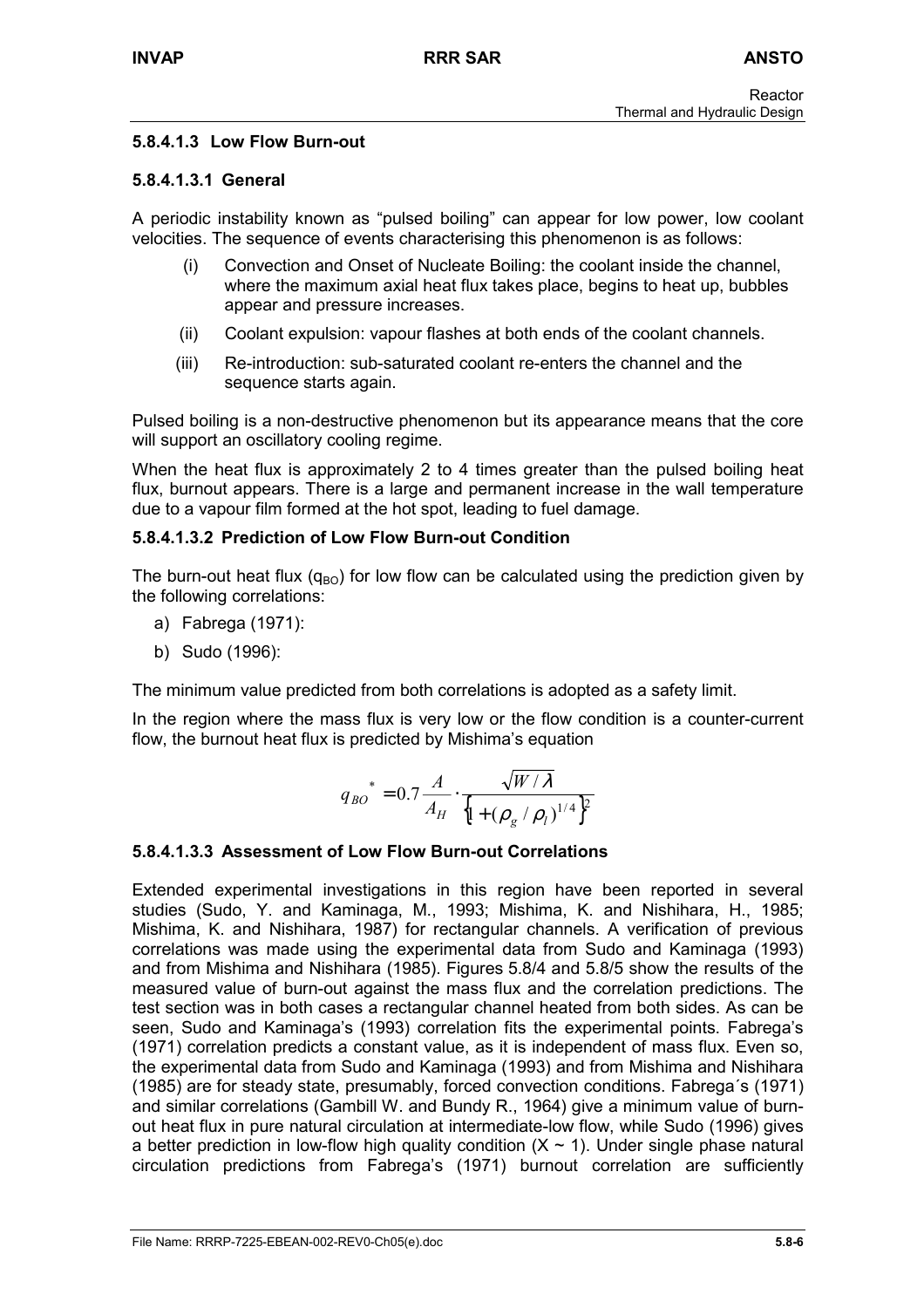conservative. The Mishima prediction (extended by Sudo, Y., 1996) is the minimum value under flooding condition, that is, very low mass flux or flow reversal.

# **5.8.4.1.4 Fluid-Structure Interactions**

## **5.8.4.1.4.1 General**

When a high-speed flow passes through a gradually narrowing passage, the pressure head of the stream is converted into a velocity head, which creates a suction force on the wall. If the wall is movable or flexible, the flow area could be reduced to zero and the flow stopped. As soon as the flow becomes stagnant, the stream pressure increases, pushing the wall back, thus providing a wide flow area again. These suction and pushing forces can act periodically and thus make the structure vibrate.

This mechanism appears to govern the vibration of parallel fuel plates. These hydraulic vibrations can result in a large deflection of the plates, causing local overheating and possibly a complete blockage of the coolant channels.

# **5.8.4.1.4.2 Prediction of Critical Velocity**

Parallel fuel plate vibrations have been analysed by Miller, among others, (see Nuclear Regulatory Authority (Argentina), 1998a) who derived a formula for critical velocity based on the interaction between the changes in cross-sectional areas, coolant velocities and pressures in two adjacent channels. According to Miller, the critical velocity above which significant vibration will occur for fuel plate assemblies with long edges attached to side plates is given by:

$$
V_{\text{crit}} = \left[ \frac{15 \times 10^5 \text{ E } t_p^3 t_w}{\rho \text{ W}^4 (1 - v^2)} \right]^{1/2}
$$

where:

- $V_{\text{crit}}$  : critical flow velocity (ms<sup>-1</sup>)
- E : modulus of elasticity (bar)
- $t<sub>p</sub>$  : fuel plate thickness (cm)
- $t_w$  : water channel thickness (cm)
- $\rho$  : density of water (kgm<sup>-3</sup>)
- υ : Poisson's ratio (dimensionless)
- W : water channel width (cm).

# **5.8.4.2 Non-Safety Relevant Phenomena**

In research reactors using plate-type FAs, specific thermal-hydraulic conditions are commonly used as design constraints in order to anticipate critical phenomena or to limit non-safety issues.

# **5.8.4.2.1 Onset of Nucleate Boiling**

The Onset of Nucleate Boiling (ONB) is considered as the first indication of the potential for critical phenomena, and the heat flux that initiates ONB,  $q''_{ONB}$ , is frequently used as a thermal design constraint. The ONB is taken as a warning in steady state conditions as it does not actually correspond to any critical event.

The heat flux leading to ONB is calculated by means of the Bergles-Rohsenow correlation: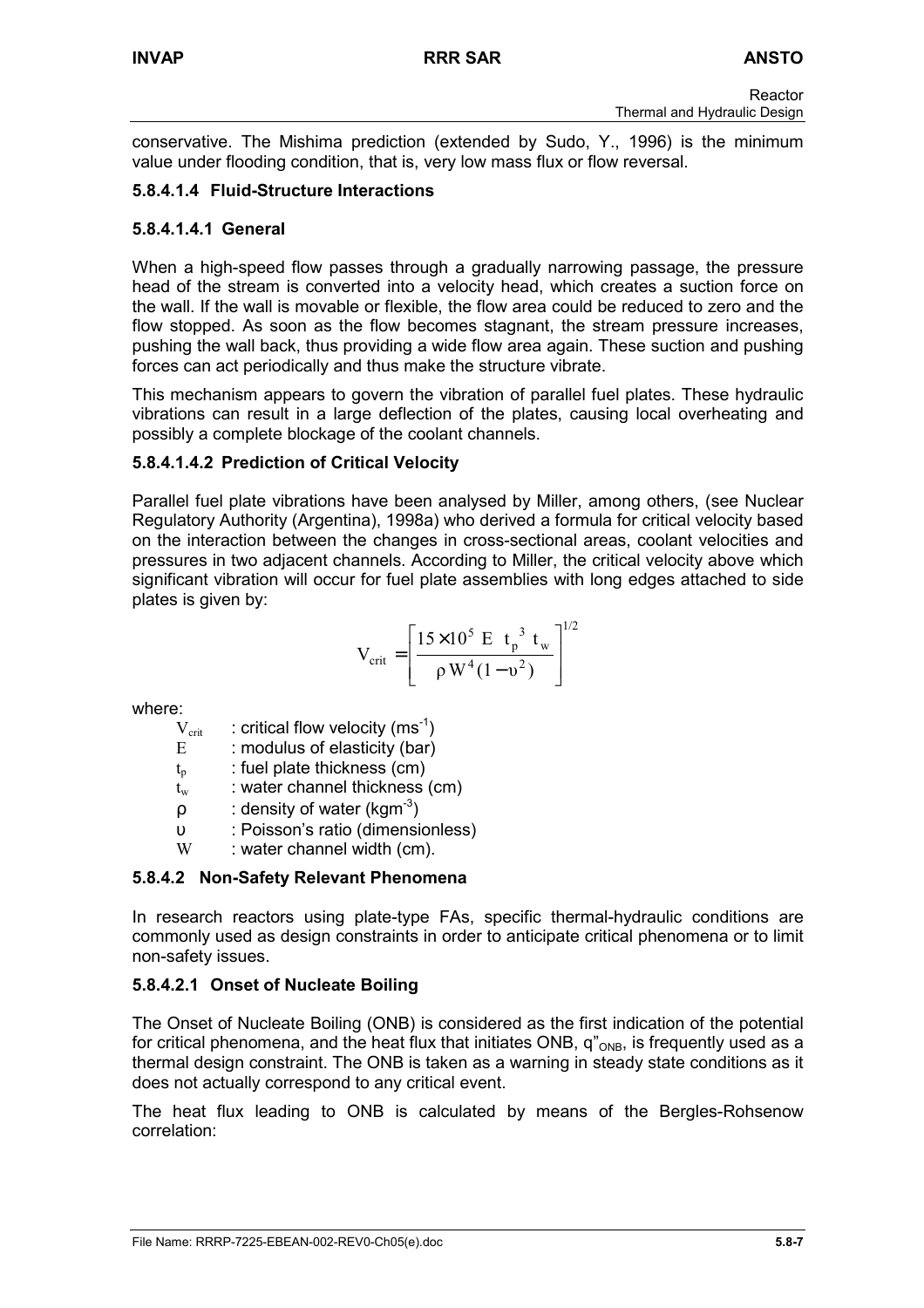# **5.8.4.2.1.1 Wall Temperature Calculation**

To calculate the wall temperature of the fuel plate along the hot channel it is necessary to calculate the heat transfer coefficient. Depending on the cooling regime different correlations are used.

# **5.8.4.2.1.1.1 Single-Phase Laminar Regime**

With the aim of calculating the heat transfer coefficient for forced laminar regime, the following set of empirical equations (Shah and London, 1978) are used, depending on geometrical parameters and on Reynolds and Prandtl numbers:

# **5.8.4.2.1.1.2 Single-Phase Transition Regime**

To evaluate the heat transfer coefficient  $h_c$  in the transition regime, the correlation proposed by Kreith was used

$$
hc \cdot \text{Pr}^{2/3} \cdot \frac{\left(\mu_{bulk} / \mu_{wall}\right)^{-0.14}}{c_p \cdot V \cdot \rho} = A
$$

# **5.8.4.2.1.1.3 Single-Phase Turbulent Regime**

The Nusselt number is calculated with Dittus Boelter's correlation:

Reynolds > 10000.

$$
Nu = \frac{h_c \cdot D_h}{\lambda} = 0.023 \cdot \text{Re}^{0.8} \cdot \text{Pr}^{0.4}
$$

# **5.8.4.2.1.1.4 Sub-cooled Boiling Laminar Regime**

No boiling is expected under reactor nominal steady-state operating conditions. Therefore, correlations for nucleate boiling heat transfer and two-phase pressure drop, as well as for void fraction, are not included here

# **5.8.4.2.1.1.5 Sub-cooled Boiling Turbulent Regime**

No boiling is expected under reactor nominal steady-state operating conditions. Therefore, correlations for nucleate boiling heat transfer and two-phase pressure drop, as well as for void fraction, are not included here

# **5.8.4.2.2 Saturated Boiling**

For low flow condition, an additional warning accounting for maximum power is the "boiling power ratio" (BPR). It represents the ratio between the power, for the condition in which the exit temperature reaches the saturation temperature and the equilibrium quality is zero, and the integrated power in the hot channel. A simple energy balance using the present mass flux of the system is performed to calculate it:

$$
BPR = \frac{m \cdot c_p \cdot (T_{sat} - T_{inlet})}{P_{\text{max}}}
$$

where:

- $m$  : Mass Flow (kg s<sup>-1</sup>)
- $c_p$  : Specific heat of the coolant (kJ kg<sup>-1</sup> °C<sup>-1</sup>)
- *T<sub>sat</sub>* : Saturation Temperature (°C)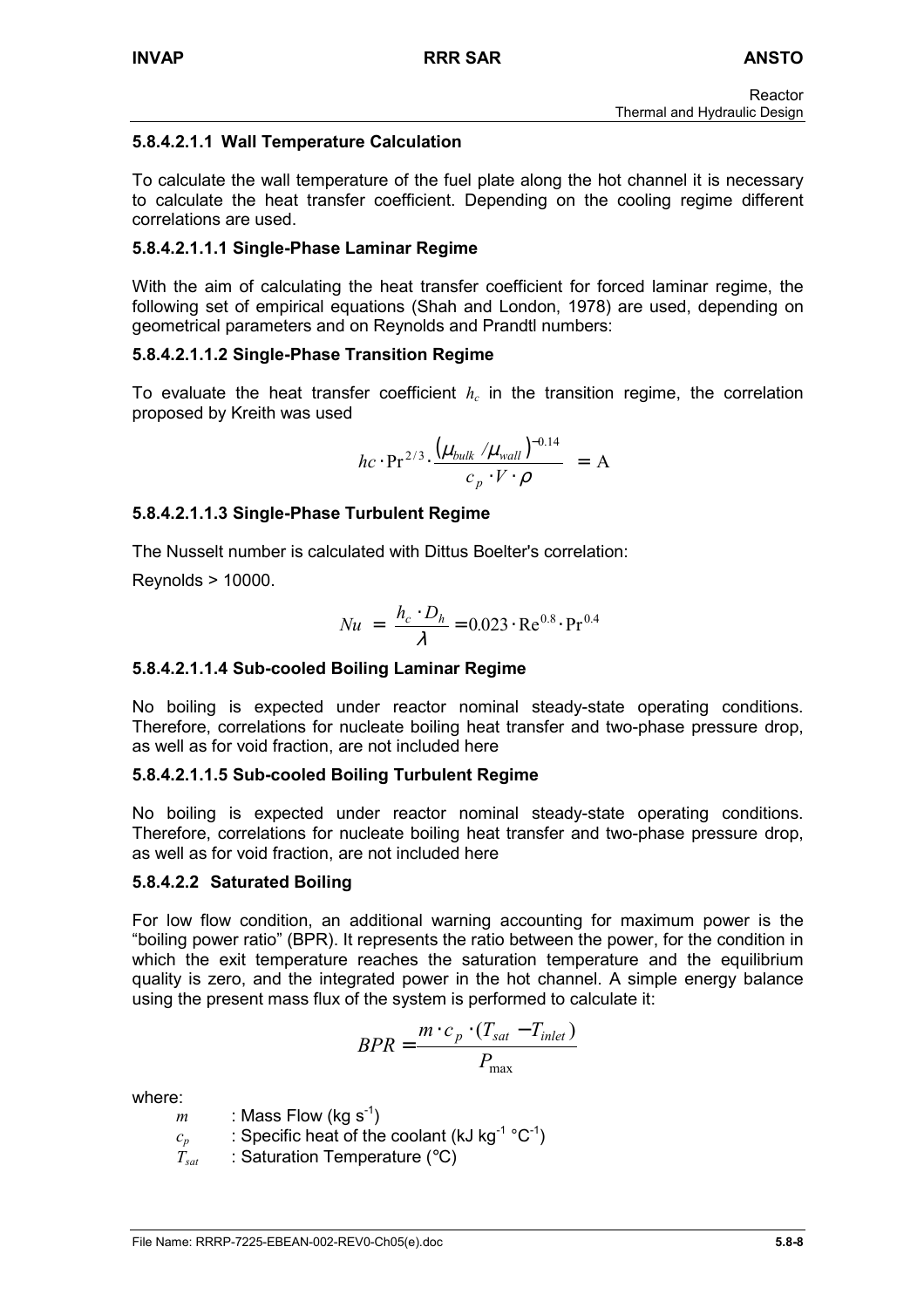- *T<sub>inlet</sub>* : Core's inlet temperature (°C)
- *P<sub>max</sub>* : Integrated power in the hot channel (kW)

# **5.8.5 Uncertainties in the Thermal Margin Calculations**

Uncertainties in estimates are applied as a safety factor in thermal-hydraulic calculations. These uncertainties can be grouped into four categories:

- a) Uncertainties due to reactor control and power.
- b) Uncertainties in reactor geometry: geometric and material tolerances attained during fuel fabrication stage (tolerances, chemical composition, etc.) and during the reactor life (deformation, erosion, physical and chemical changes in materials and, specially, in the fuel).
- c) Uncertainties due to thermodynamic local conditions: thermodynamic parameters depend on variables such as pressure, density, velocity, enthalpy and heat flux.
- d) Uncertainties in correlations: empirical correlations have a defined uncertainty band.

A statistical method with direct error propagation is used to derive the equations to evaluate the uncertainty of the safety-related variables or functions. For this purpose, these variables *X* are considered arbitrary functions of independent parameters *xi*, and it is also assumed that the errors for  $x_1,...,x_M$  are of statistical nature and those for  $x_{M+1},...,x_N$  are systematic.

$$
E(X) = \sum_{M+1}^{N} |E(X, x_i)| + \sqrt{\sum_{i=1}^{M} [E(X, x_i)]^2}
$$

#### **5.8.5.1 Basic Selected Parameters for Uncertainty Analysis**

The independent parameters selected, where uncertainties are postulated and the treatment used to combine them to calculate the global error of the redistribution power, are shown below.

| <b>Parameters</b>                  |
|------------------------------------|
| <b>Fuel fabrication</b>            |
| Amount of $U_{235}$ per fuel plate |
| Active surface of plates           |
| Coolant channel gap                |
| Homogeneity of Uranium in the meat |
| <b>Uranium meat Thickness</b>      |
| Core inlet temperature fluctuation |
| Core inlet temperature fluctuation |
| <b>Reactor Power control</b>       |
| coolant channel velocity           |
| atmospheric pressure               |
| water level                        |
| <b>Additional margins</b>          |
| <b>ONB</b> correlation             |
| Redistribution power correlation   |
| Heat transfer correlation          |
| Inlet temperature shift            |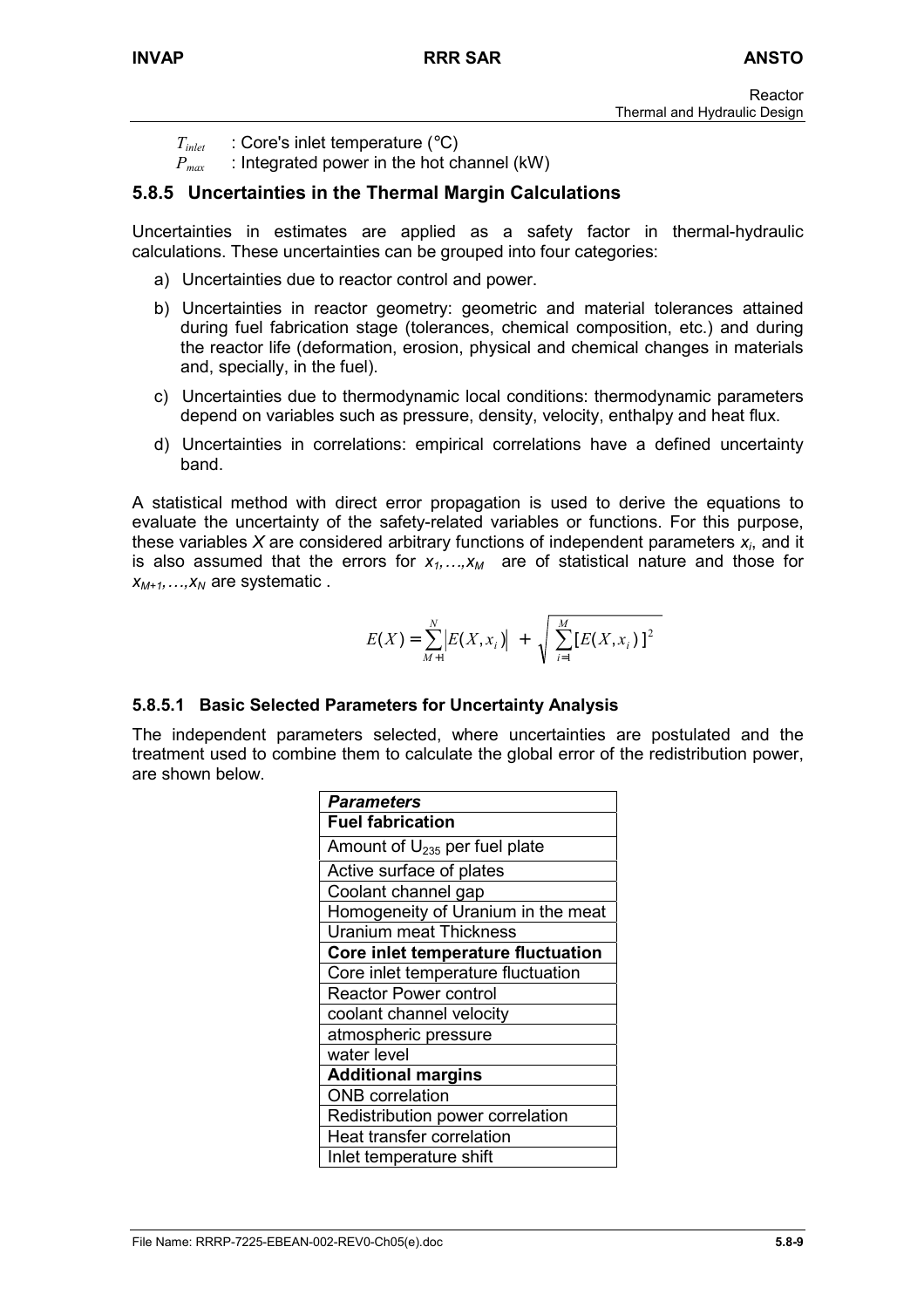Core power shift

The values adopted are consistent with fuel manufacturing tolerances and fluctuations in the operating conditions.

The design method based on the hot channel factor model (PPF) provides an additional safety margin since the probability is low that all adverse effects which are combined to give the conditions for the hot channel occur simultaneously at any one point in the core.

# **5.8.6 Thermal and Hydraulic Analysis of the Core for the Power State**

The nominal reactor fission power in the Power State is 20 MW, and it is removed from the core by forced convection through the action of the PCS pumps. A minimum flow rate of 1900  $m^3h^{-1}$  passes through the core. Refer to Chapter 6, Section 6.2, for a detailed PCS description.

## **5.8.6.1 Geometric Description of the Fuel Assembly and the Core**

In order to comply with the core performance requirements a standard FA as described in Section 5.3 is considered for the analysis. The core configuration is described in Section 5.7.

#### **5.8.6.2 Coolant Velocity**

The coolant velocity through the FA must be established with a sufficient margin to the critical velocity.

As a design criterion, the coolant velocity is recommended to be  $\leq$  2/3 of the critical velocity.

The Miller correlation described in Section 5.8.4.1.4.2 is used to estimate the critical velocity

The Fuel Assembly design includes a structural reinforcement at the inlet end of the fuel plates that results in the critical velocity being much higher than that predicted by the Miller correlation. This component was not considered in the application of Miller correlation, so the predicted critical velocity for inner channels is a conservative estimate.

## **5.8.6.3 Modelling**

Calculations were split in two parts: the first one dealing with hydraulic calculations and the second one with thermal-hydraulic calculations. Calculations were performed using the codes in the MTR PC package, specifically, CAUDVAP for the first step and TERMIC for the second.

#### **5.8.6.3.1 Hydraulic Calculations**

In this step, the coolant velocity distribution inside the coolant channels and the core pressure drop for a given flow, coolant pressure and temperature are calculated.

To predict these parameters two different models are implemented:

- a) A full core or lumped model to calculate the core pressure drop and an average velocity.
- b) A second model considering only the fuel plates to calculate coolant velocities in the different core channels.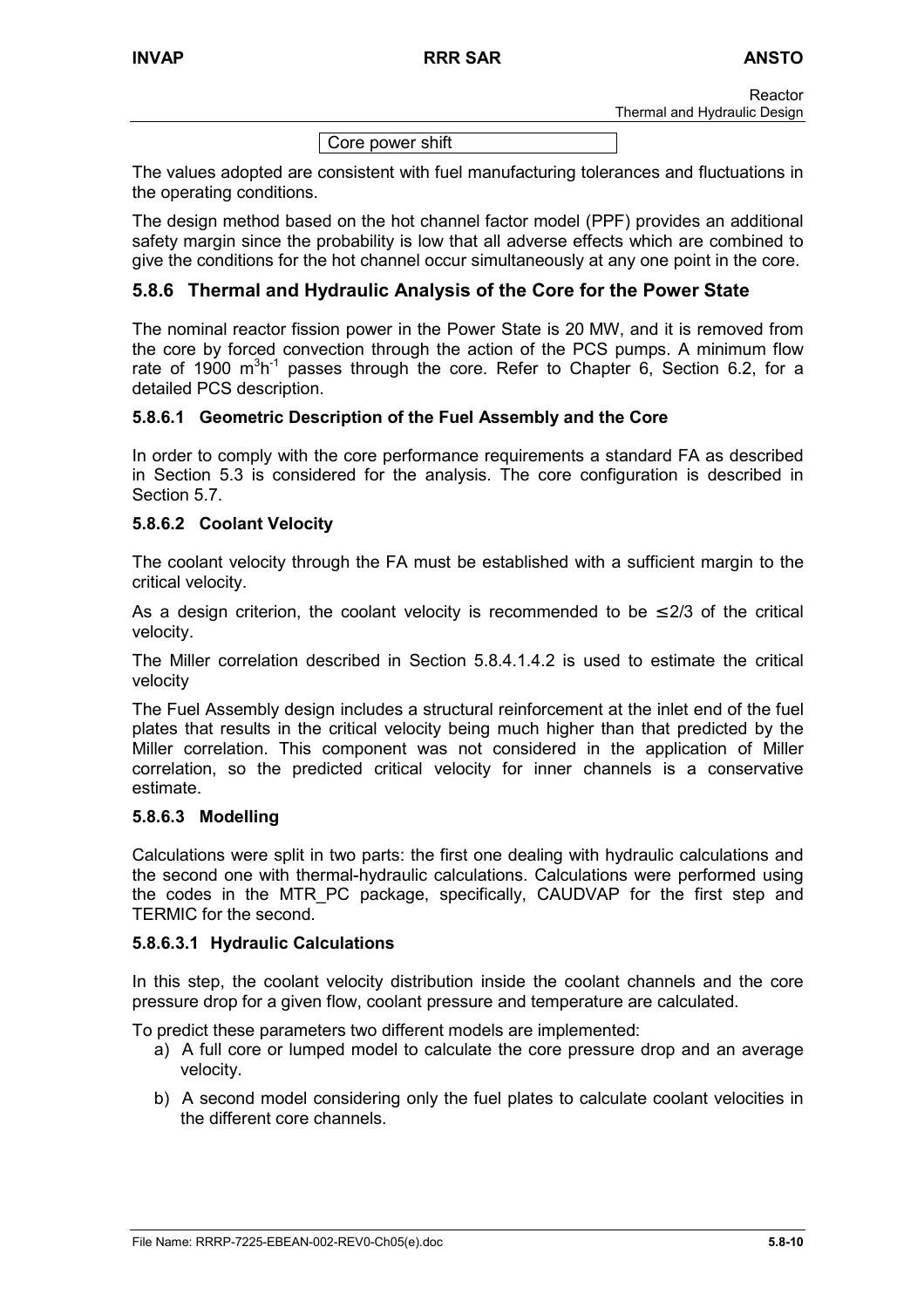## **5.8.6.3.1.1 Model A: Full Core Model**

According to the core configuration and geometry, and due to CAUDVAP input requirements, both FA and Control Rod Plates (CRPs) are modelled as single units, or channel types. Depending on CRP positions, they are considered either partially inserted (PI) or completely withdrawn (TO). Although the final results are largely unaffected by the CRP position it is relevant for the pressure drop distribution inside the Control Rod Guide Box (CRGB).

Three different types of channels were defined:

FA

CRP-PI

CRP-TO

Each channel type is axially divided in regions, representing the geometric changes, and for each region the following parameters must be specified:

Length

Flow area

Hydraulic diameter

For the FA channels, the regions are:

Lower part of the Fuel Clamp (FC)

Entrance box

Lower top of the FC

Upper top of the FC

FC

Nozzle region

Window region

Comb (Structural Reinforce) region

Comb SR + Fuel Plate (FP)

FP region

Upper end of the FA

Figure 5.8/2 shows the different regions of the FA considered in the analysis.

A lumped flow area is defined for the FP region (x) of Figure 5.8/2, corresponding to the twenty internal channels and two external channels representing those channels between the external FP and the chimney, the CRGB walls or the adjacent FA sidewall, depending on the FA position. Figure 5.8/3 shows this lumped channel.

As all the channels are connected in a parallel array to a common inlet plenum and the chimney (outlet plenum), the same inlet and outlet pressures are assumed for the different channels, providing a good approximation for the average velocity calculations.

As FA window openings result in pressure equalisation, before entering the fuel plate region, the plate region flow distribution depends only on channel geometry. Experimental measurements performed in a dummy FA show that the velocity distribution in the internal channels is quite uniform.

File Name: RRRP-7225-EBEAN-002-REV0-Ch05(e).doc **5.8-11**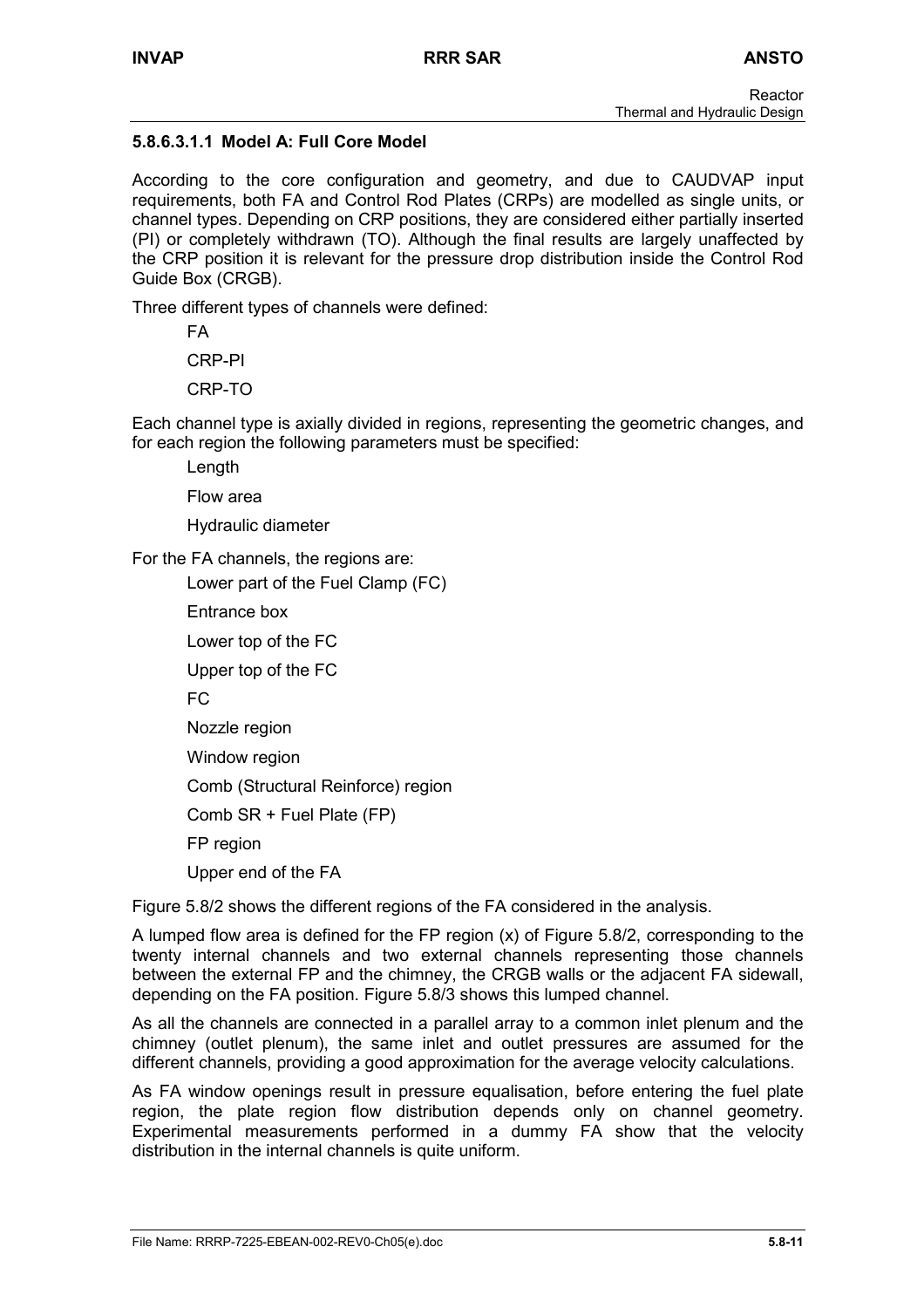For CRP-PI channels, the regions are:

CRGB entrance box

Grid region

Empty CRGB + CRP stem

Region of the guide box with the CRP+ CRP stem

Region of the guide box with the CRP

Empty CRGB

**Restrictors** 

For CRP-TO channels the seven regions are the same as for CRP-PI channels, the only difference being the region lengths.

The core pressure drop is estimated from the fastener inlet up to the FA upper plenum.

# **5.8.6.3.1.2 Model B: Isolated Fuel Plate Model**

In order to estimate the different velocities in the FA channels with different channel gaps a partial nodalisation is analysed.

In the analysis, all the coolant channels of a group of four FAs are considered. There are four different types of channels:

- a) Internal: corresponding to the twenty internal channels.
- b) External: it represents those channels between the external FP and the chimney/GB walls
- c) Between two FAs: it corresponds to the channel formed by the external plates of a FA and the adjacent FA sidewall.
- d) Lateral channels: formed by the sidewall of the FA and the chimney/CRGB walls

CRPs are not considered in this model. Figure 5.8/4 shows a scheme of these channels.

The total flow rate for cooling the fuel plates and the number of each type of channel is supplied as input data. With this data and the specified geometry, CAUDVAP calculates the velocity distribution for every type of channel.

#### **5.8.6.3.2 Thermal-hydraulic Calculations**

For this second step of calculations the TERMIC code is used to predict the critical heat fluxes for the coolant velocities determined from the hydraulic calculations.

The code calculates the heat fluxes for ONB,  $q''_{ONB}$ ; the critical power for redistribution,  $P_{RD}$ , and the critical heat flux for DNB,  $q_{DB}$ 

These predicted values allow for their dependence on coolant velocity, FA geometry, inlet temperature, flow direction, and water column above the top of the core.

#### **5.8.6.4 Calculated Thermal-hydraulics Parameters for the Power State**

Table 5.8/2 shows the velocities and core pressure drop from the fastener up to the FA outlet as calculated with CAUDVAP for the Power State.

The flow distribution is as follows:

a) 98.6% through the FAs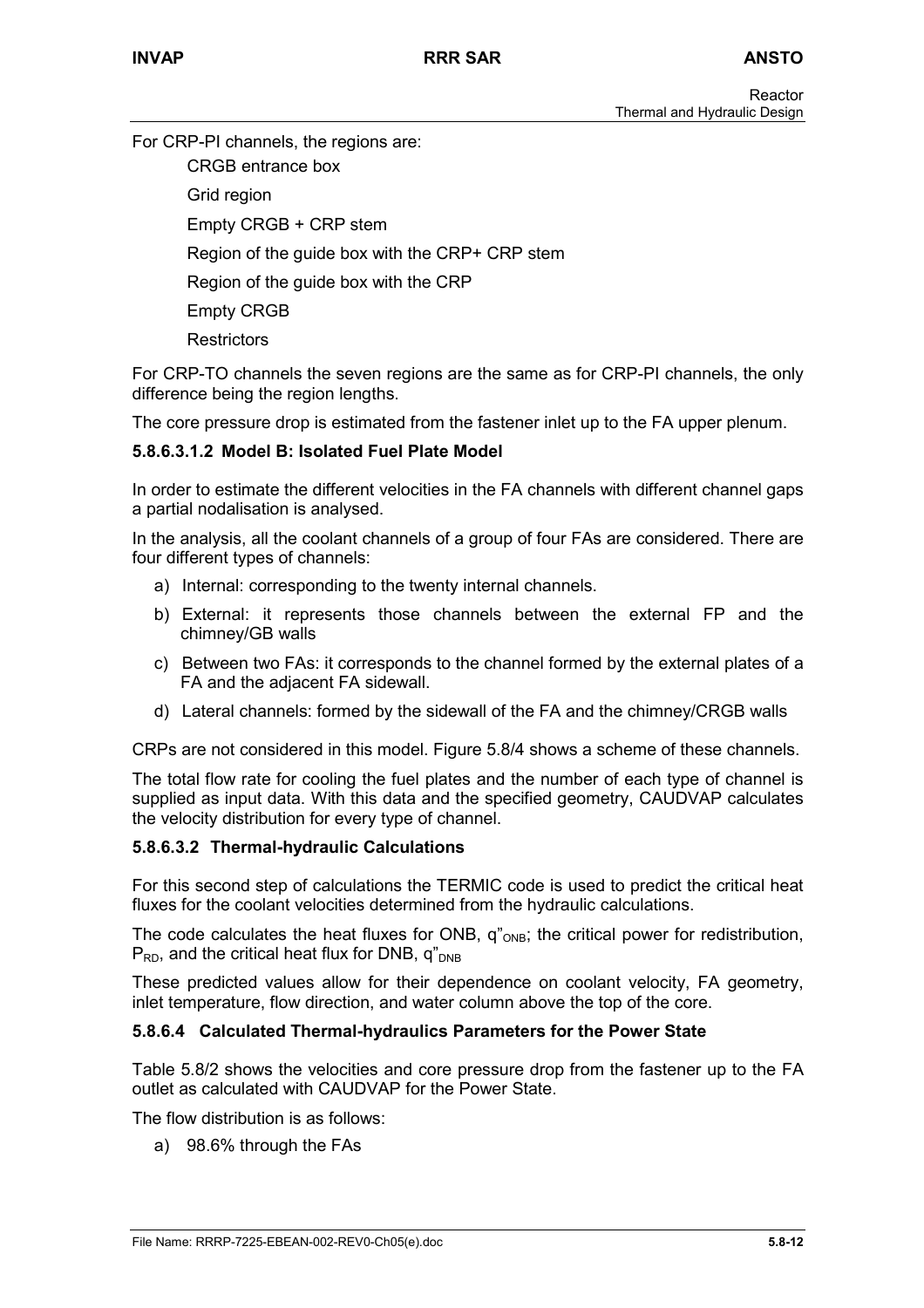#### b) 1.4% through the CRGB

Figure 5.8/5 shows TERMIC best-estimate predictions for the hot channel temperature distribution along the wall, as well as saturation and ONB temperatures (including uncertainties). These predictions apply for the velocity of 8.2 ms<sup>-1</sup> and for the nominal core power of 18.8 MW removed by the PCS.

Table 5.8/3 summarises calculated temperatures (best estimate temperatures) for the Power State.

#### **5.8.6.5 Design Evaluation**

From previous results the design bases parameters are calculated. Table 5.8/6 summarises those parameters.

Predictions are given in Table 5.8/4 for an equivalent nominal power of 20 MW. They are also given for the provisional core power safety system setting (corresponding to a reactor power of 23 MW). Under the same initial conditions, i.e. a core flow of 1900  $\text{m}^3\text{h}^{\text{-}1}$ and coolant inlet temperature of 37°C, the maximum core power that can be removed by the PCS without exceeding the required safety limit corresponds to a reactor power of 31.9 MW

The analysis described above demonstrates that the minimum core flow of 1900  $m^3h^{-1}$ fulfils the thermal-hydraulic design bases.

# **5.8.7 Thermal and Hydraulic Analysis of the Core for Shutdown State**

An analysis has been carried out to determine the time after reactor shutdown when the PCS pumps can be stopped such that the ensuing core cooling by natural convection is adequate. The analysis verifies that the thermal-hydraulic parameters fulfil the thermalhydraulic design bases.

After the reactor is shut down, the decay power in the core rapidly decreases to values lower than 10% of the nominal reactor power. This low power level can be readily removed by just one PCS pump. A minimum time interval must be defined before this PCS pump stops, flap valves open and natural circulation is established. Refer to Chapter 6, Section 6.2, for further information on PCS operation modes.

This time interval is set by the decay power that can be removed by the coolant by natural circulation without violating the design criterion.

The adopted power is around 400 kW and corresponds to the decay power reached 30 min after reactor shutdown. This time is estimated from the curve of decay power calculated according to ANSI/ANS-5.1-1979 standard, for the core operating for indefinite time and assuming an adequate safety factor. Figure 5.8/6 presents the decay power curve normalised to the nominal core power.

One of the two pumps can be manually disconnected once the reactor is shutdown while the remaining pump would normally be kept running for some 30 minutes.

Thermal-hydraulic calculations are carried out to verify that the core is properly cooled under these conditions. These calculations are performed using the MTR\_PC package.

#### **5.8.7.1 Modelling**

Steady state calculations are performed with CONVEC (in MTR\_PC package) in order to verify that the core is properly cooled in the Shutdown State.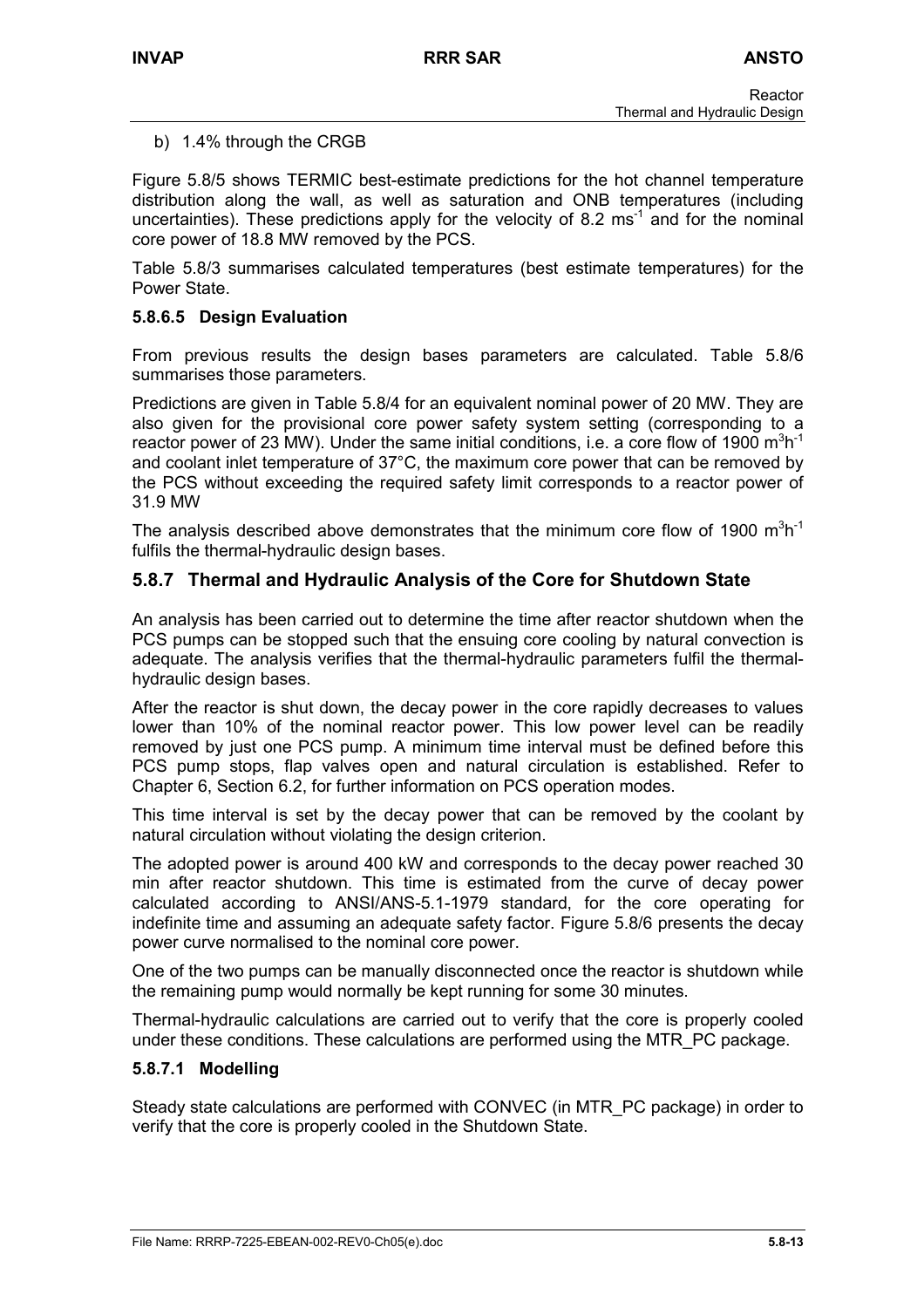This programme balances the forces acting in the single-phase momentum equation calculating the resultant flow established by the buoyancy along the coolant channel.

For a given geometry of the loop, boundary conditions (such as the pool water temperature and the pressure at the top of core), and the power per FA, the natural circulation flow and the wall and coolant temperature distributions in the average and hot channels are calculated. Additional data such as the maximum heat flux and the burnout heat flux are also given.

The initial conditions for these calculations for the shutdown state are shown in Table 5.8/5.

The core of the reactor is cooled by the coolant flowing in the upward direction. Once the PCS pumps stop and the flap valves open, the ensuing natural circulation is in the same direction, so that no flow reversal takes place.

If the pump stops before 30 minutes after the reactor shuts down, the pump flywheel, as well as the flap valves, provide adequate core cooling during the transition to the natural convection regime.

## **5.8.7.2 Engineering Factors**

Uncertainties are included in the calculations described above. Engineering factors were included in the calculation and treated deterministically. These factors consider uncertainties in the heat flux and heat transfer correlation.

## **5.8.7.3 Calculated Thermal-hydraulic Parameters for the Shutdown State**

From the initial conditions of Table 5.8/5, and adopting a conservative scheme for carrying out design calculations (i.e. by affecting the characteristics of the system to a less favourable situation), the results presented in Table 5.8/6 are obtained. Figure 5.8/7 shows the temperature distribution in the hot channel for the coolant and on the wall.

As shown in Table 5.8/6, the BOR is equal to 5.3. Table 5.8/7 shows the BOR calculated for different times after shutdown.

It is worth noticing that the calculations show that to avoid the onset of nucleate boiling, a minimum time of only 15 minutes after shutdown is required before the second PCS can also be stopped. .

If a PCS pump remains running more than 30 minutes after reactor shutdown, the BOR becomes larger as the decay power decreases.

#### **5.8.7.4 Design Evaluation**

A power around 400kW can be removed in the natural circulation regime. This power is reached 30 minutes after reactor shutdown.

For a normal reactor shutdown transition, the reactor operator is required to manually stop one of the PCS pumps once the reactor is shutdown, and then wait for a minimum time of 30 min after reactor shutdown before manually stopping the second pump. After that time, the flap valves open and natural circulation establishes, assuring core cooling. In the long term, the normal procedure is to remove the decay heat from the Reactor Pool by means of the Long Term Pool Cooling Mode of the RSPCS. Alternatively, the decay power can be transferred to the large water reservoir present at the Reactor Pool.

A minimum time of 15 minutes after shutdown is required to avoid the occurrence of ONB under natural circulation conditions.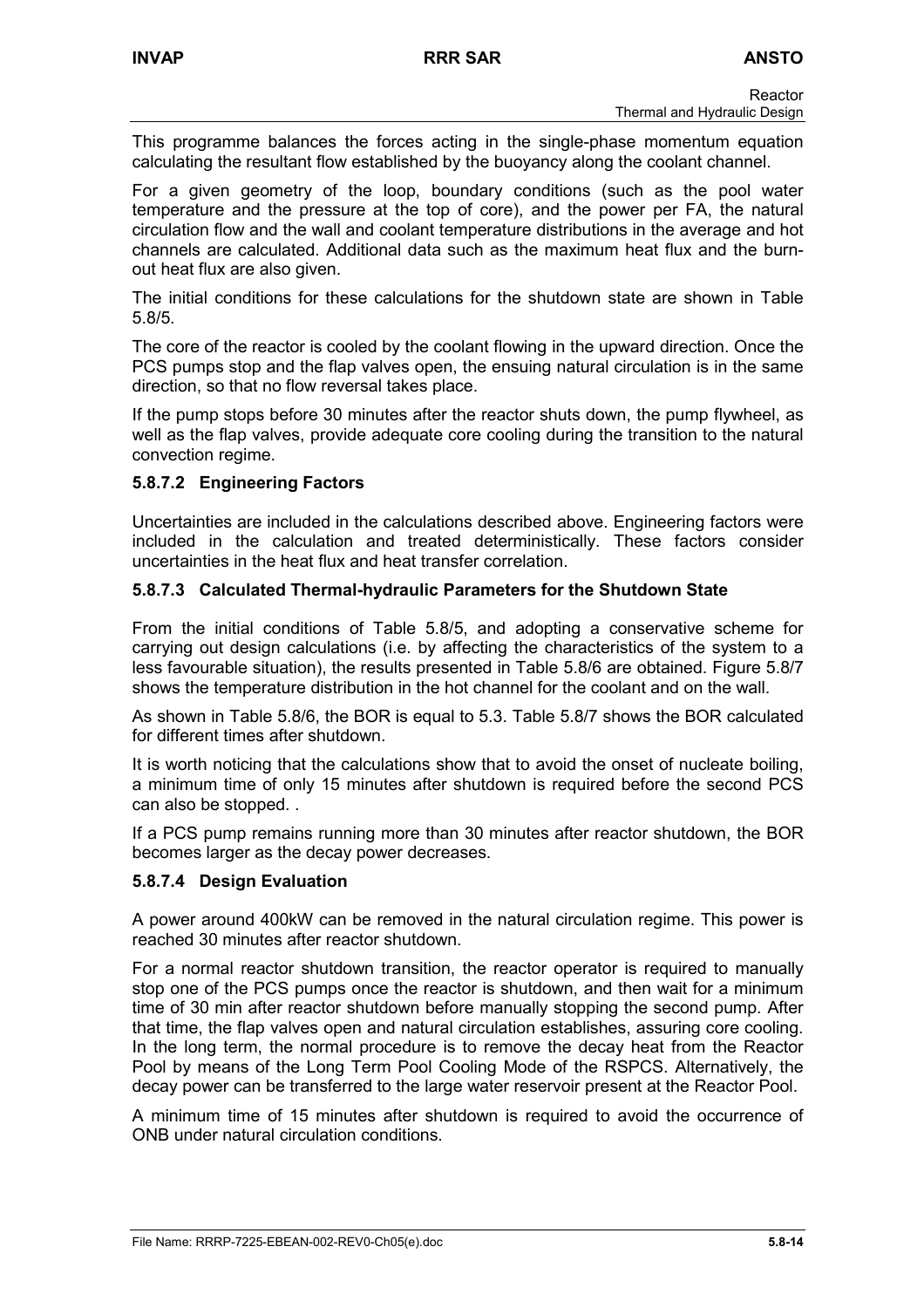In the Shutdown State, the BOR exceeds the design criterion by a very large margin. This ensures adequate cooling of the core.

If the pump fails before 30 minutes after reactor shutdown, core cooling is assured by the engineered safety features considered in the design, such as the pump flywheel and flap valves.

On the other hand, if a pump is to remain running for more than 30 minutes after shutdown, the BOR becomes larger, but this does not imply better cooling conditions.

# **5.8.8 Thermal and Hydraulic Analysis of the Core for the Refuelling State**

The Refuelling State is a nominal zero power state. Any heat removal requirement due to the long-term decay heat is removed by natural convection. Calculations made for the Shutdown State cover this case.

# **5.8.9 Thermal-hydraulic Analysis of the Core for the Physics Test State**

A core power of 400 kW can be removed by natural circulation. This is similar to the decay power to be removed by natural circulation 30 minutes after shutdown. The analysis of 5.8.7 described above indicates that the core power released in Physics Test State can be removed by natural circulation.

As with the Shutdown State, the BOR in the Physics Test State exceeds the design criterion. This ensures adequate cooling of the core.

### **5.8.10 Thermal and Hydraulic Analysis of the Control Rod Plates and Control Rod Guide Box**

The cooling of CRPs must be analysed to define the appropriate flow, which must be neither too high nor too low.

A high flow can represent a significant core bypass or exert an unacceptable drag force on the plate from a safety point of view. On the other hand, a low flow value can result in wall temperatures exceeding the Onset of Nucleate Boiling temperature design criterion.

To comply with the design basis and the design criterion the analysis was split into two parts, hydraulic and thermal-hydraulic.

#### **5.8.10.1 Design Analysis**

The maximum allowable coolant velocity to avoid the dragging of the CRP and the pressure drop distribution inside the CRGB are determined.

#### **5.8.10.1.1 Allowable Velocity**

Figures 5.4/2 and 5.4/3 show the CRPs inside the CRGB.

The flow area between the CRP and the CRGB, the CRP weight and the area normal to the coolant flow direction, besides the total core pressure drop, are required to determine the velocity at which the upward drag on the CRP becomes unacceptable.

To comply with a drag of 75% of the CRP weight, the maximum allowable pressure drop along the plate is approximately 42 kPa.

The maximum coolant velocity giving a 42 kPa pressure drop in the CRP region is predicted by allowing for friction on the walls of the plate and pressure changes due to the area changes at the entrance and exit regions of the plate. This maximum allowable velocity between the CRPs and the CRGB is 4.0 ms-1, (for the Safety and Compensating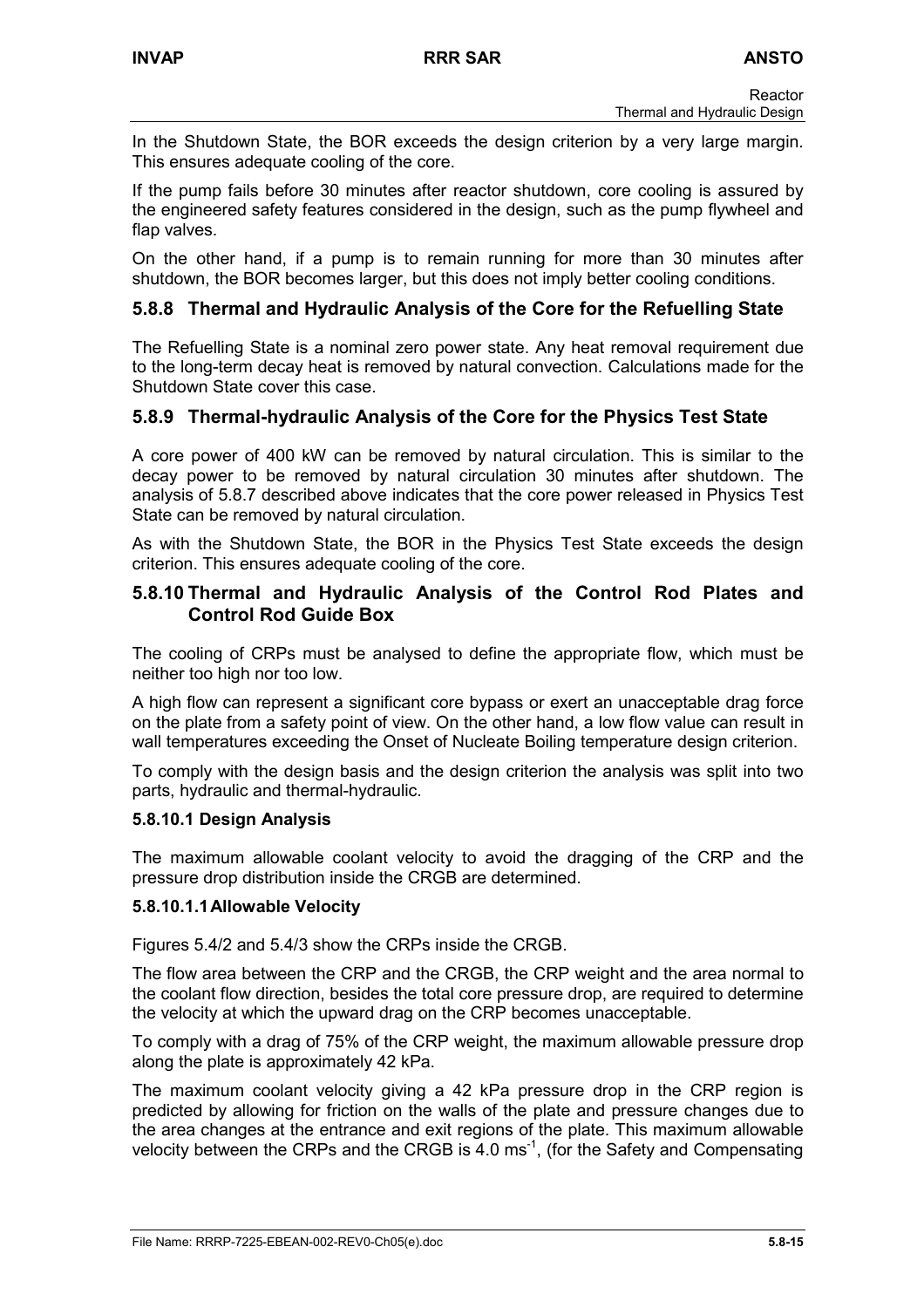plates) and 3.8 m  $s^{-1}$  (for the Safety and Regulating plate).. A maximum allowable velocity of  $3.8 \text{ m s}^{-1}$  was adopted.

## **5.8.10.1.2 Estimation of the Pressure Drop Distribution**

Since the FA and the CRPs are placed inside the same plenum, they have the same pressure drop between the coolant inlet and outlet.

Calculations performed for the most demanding conditions, give a total core pressure drop of 270 kPa and a coolant velocity inside the CRGB of 2.7 m  $s<sup>-1</sup>$ , in the CRP region.

The elastic deformation of the CRGB, caused by the pressure difference, was conservatively considered by adopting a design with a positive higher pressure inside the CRGB. For this reason restrictions to limit the flow are located at the outlet of the CRGB.

To verify that the pressure distribution along the control plates and inside the guide box complies with the safety requirements, a calculation was performed using CAUDVAP from the MTR\_PC System. A full core model was considered in which the sixteen FAs were represented as in Section 5.8.6.

The FA regions are as presented in Figure 5.8/2.

The CRPs and the CRGB were divided in five different regions listed below and shown in Figure 5.8/8.

The same five regions apply for the four Safety and Compensating plates and for the Safety and Regulating plate.

- (i) Entrance region
- (ii) Region with the follower
- (iii) CRP region
- (iv) Empty CRGB region
- (v) Region with restrictions

Due to the condition on the pressure drop stated at the beginning of this section, the same pressure was assumed for all channels in the CRGB. This is a good approximation for calculations of the average velocity.

The pressure distribution along the FAs and inside the CRGB is given in Figure 5.8/17. This figure shows that the pressure inside the CRGB is always higher than the pressure in the FAs. The x-axis indicates absolute pressure, i.e., dynamic, frictional and hydraulic pressure components. The same pressure distribution applies for the cold state.

#### **5.8.10.2 Calculated Thermal-hydraulic Parameters for the Control Rod Plate and Control Rod Guide Box**

The maximum heat flux that can be removed in the control plate and guide box is determined here for the velocity calculated above.

For the lower velocity between the Safety and Regulating CRP and the Safety and Compensating CRP, the heat flux leading to ONB,  $(q''_{oNB})$ , is equal to 84 Wcm<sup>-2</sup>.

A total heating in the Safety and Regulating CRP was calculated giving a maximum heat flux of 34.5 W cm<sup>-2</sup>. The ratio between  $q''_{\text{ONB}}$  and the maximum heat flux is equal to 2.4, which largely fulfils the design criterion.

The CRP wall temperature result was around 80°C.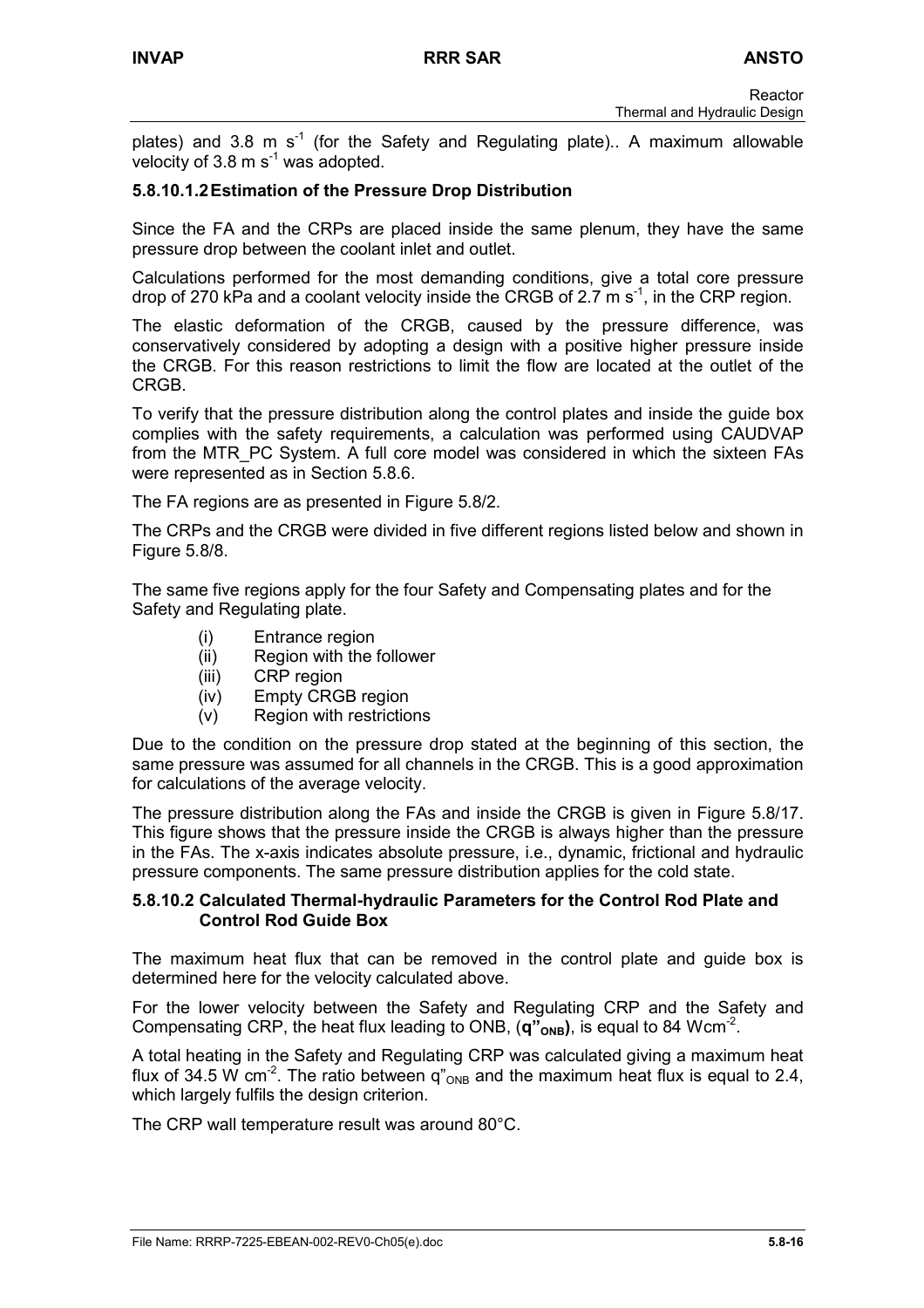### **5.8.10.3 Design Evaluation**

To establish cooling conditions fulfilling the design bases and criteria during the steady state for the CRPs and for the CRGB, a thermal-hydraulic analysis has been carried out:

- a) The maximum allowable cooling velocity inside the CRGB, over the CRPs (region III), is  $3.8 \text{ ms}^{-1}$ .
- b) Calibrated restrictions at the outlet of the CRGB provide a positive pressure difference between the inside and the outside faces of the CRGB.
- c) The ratio between the q" $_{\text{ONB}}$  and q" $_{\text{max}}$  for nominal conditions is 2.4.

## **5.8.11 Thermal and Hydraulic Analysis of the Irradiation Facilities for the Power State**

A thermal-hydraulic analysis of irradiation rig cooling for the reactor Power State has been performed to ensure adequate cooling of the bulk production and the large irradiation facilities, and to estimate the pressure drop along these rigs. A description of the analysis is presented in this Section.

One of the main functions of the Reactor Facility is the production of radioisotopes. For this function there are several target materials at different Irradiation Facilities located at different positions in the Reflector Vessel (A description of the Reflector Vessel is given in section 5.2.4.6). Irradiation Facilities (IF) can be grouped into:

- a) Bulk Production IFs
- b) Long Residence Time General Purpose IFs
- c) Short Residence Time IFs
- d) Large Volume IFs

Materials in these facilities produce heat that is removed by the RSPCS. The RSPCS capability allows the utilisation of a wide variety of target designs, being remarkable the flexibility of the system to adjust the cooling flow on each individual position by the utilisation of flow restrictors.

For each target and rig geometry to be used in the irradiation positions, thermalhydraulic calculations should be performed to demonstrate that an adequate cooling condition can be achieved with the RSPCS capability.

As an example, this section includes the thermal-hydraulic analysis performed on specific geometries for the bulk productions.

Bulk Production and Large Volume IFs have been analysed at this stage as they represent the facilities having the highest heat flux. The heat fluxes from Long Residence Time General Purpose and Short Residence Time IFs are estimated to be low and the cooling of these facilities is accommodated within the design margins given for the RSPCS.

#### **5.8.11.1 Description of the Irradiation Facilities**

#### **5.8.11.1.1 Bulk Production Irradiation Facilities**

Seventeen irradiation tubes are placed vertically inside the Reflector Vessel. They contain Uranium-235, Tellurium dioxide and Iridium metal to produce Molybdenum-99, Iodine-131 and Iridium-192.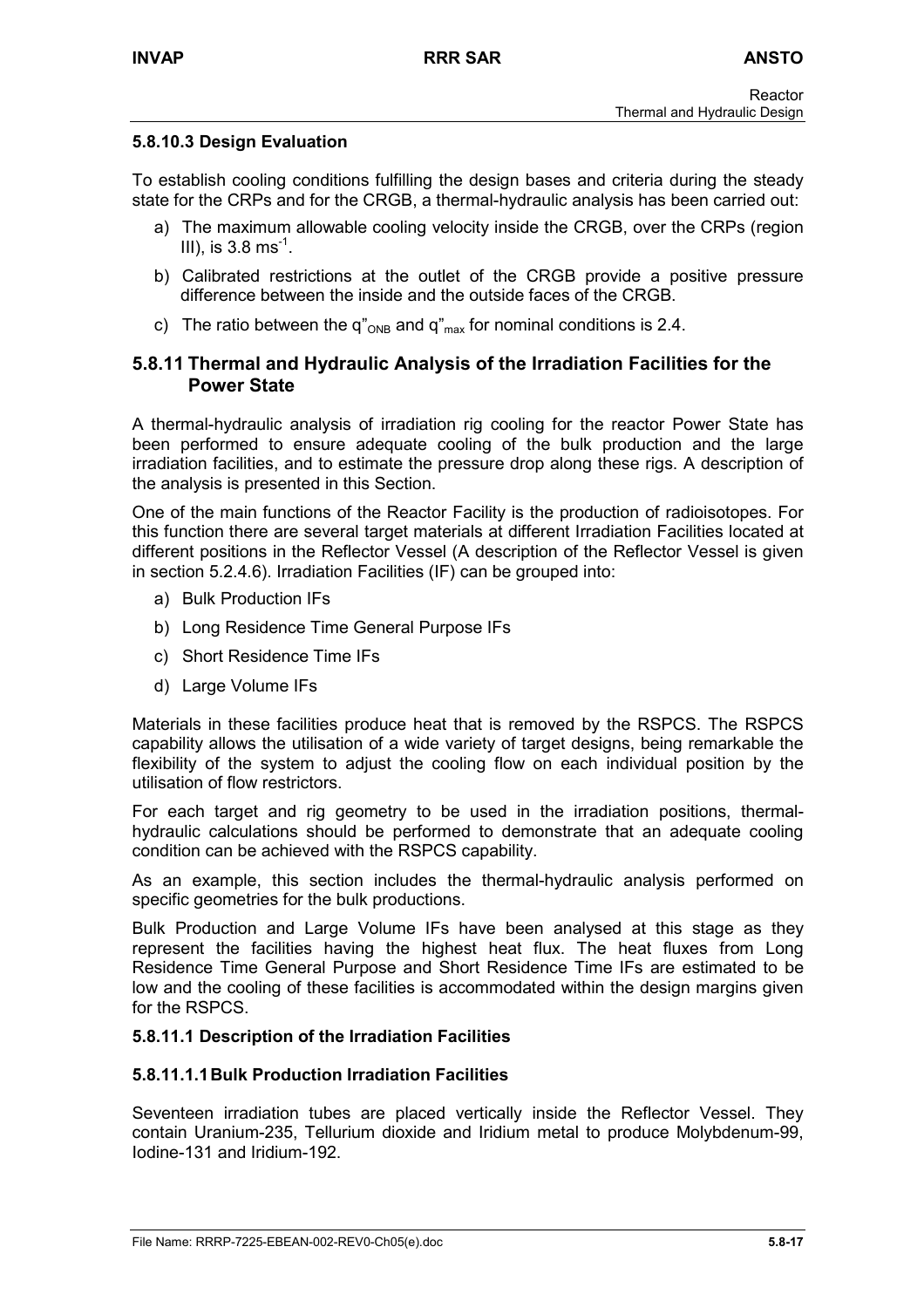These tubes provide a physical independence between the irradiation rigs and the Reflector Vessel, described in section 5.2.4.6. They allow light water from the pool to remove the heat generated in the target by flowing downwards between the rigs and the tubes.

Each of the seventeen-irradiation tubes contains a rig with up to five irradiation targets. Twelve of these facilities are designed for Molybdenum-99 production, three for Iodine-131 production and two for Iridium-192 production.

A maximum heat flux equal to 110 W  $cm<sup>-2</sup>$  and a total power per rig of 125 kW are the design conditions for the Mo production facility.

The power limit is used to calculate the temperature rise of the coolant along the rig. The maximum heat flux limit is considered to calculate the wall temperature of the targets and verify that the estimated coolant velocity is enough to fulfil the design criterion.

The total rig power and thermal loads on those rigs containing Tellurium dioxide and Iridium metal were estimated according to the maximum neutron flux in the irradiation position in the reflector vessel and were conservatively increased by an engineering factor.

# **5.8.11.1.2 Large Volume Irradiation Facilities**

Large Volume Irradiation Facilities (LVFs) are provided for neutron transmutation doping of single-crystal silicon ingots.

A total of six irradiation rigs are placed in the reflector tank tubes, in a similar way to the bulk production IFs. Two are of large diameter, one of medium diameter and three of medium large diameter.

As with the bulk production IFs, a geometry illustrative of these facilities is adopted for calculation purposes.

The most demanding facility from the thermal-hydraulic point of view was adopted as the envelope case. A total power of 8 kW was assumed and it corresponds to one of the medium-large diameter facilities. The same minimum velocity was defined for all the facilities.

# **5.8.11.2 Modelling**

# **5.8.11.2.1 Thermal Analysis**

A thermal analysis provides predictions of the maximum wall temperature reached in the envelope rig. The rig power is removed by the RSPCS. The main features of the RSPCS provide a basis for predicting the coolant temperature increase and the reference temperature, which are required for physical property evaluation.

The total thermal load removed by the RSPCS consists of the thermal loads listed in Tables 5.8/8, together with the thermal load due to the energy deposited in the Long and Short Residence Time General Purpose facilities. A preliminary conservative estimate of the total thermal load is approximately 2100 kW. This value considers, also, the heat load in the Service Pool.

The input conditions imposed by the RSPCS are given in Table 5.8/8.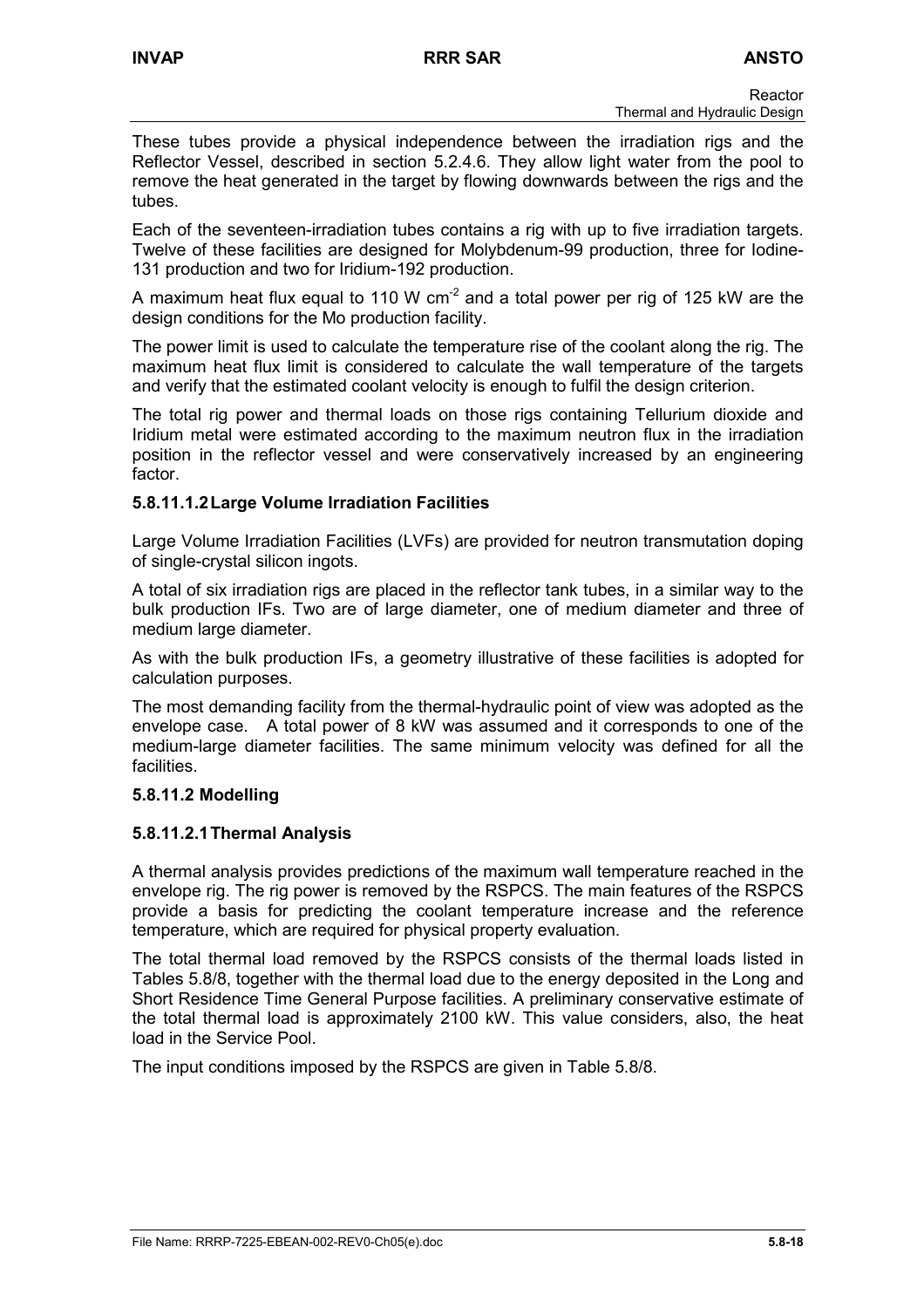# **5.8.11.2.1.1 Velocities and Wall Temperature Calculation**

Targets inside the rigs must be cooled without exceeding the design criteria. Coolant velocities are related to the wall-coolant temperature difference via a heat transfer coefficient calculated from the Dittus–Boelter correlation:

$$
Nu = 0.023 \, Re^{0.8} \, Pr^{0.4}
$$

(standard notation), which is valid for Reynolds numbers greater than 10000. Reynolds numbers for the Bulk production IFs are around 40000.

For laminar flow, (Re < 2100), the Sieder Tate correlation (see Krieth, F., 1973) is adopted

$$
Nu = 1.86 (Re Pr Dh/L)^{0.33} (\mu_f / \mu_w)^{0.14}
$$

where  $D_h$  is the equivalent hydraulic diameter, L is the heated length,  $\mu_f$  is the coolant viscosity at the fluid temperature, and  $\mu_w$  is the coolant viscosity at the wall temperature.

5.8.11.2.1.1.1 Safety margin and Engineering Factors

As stated in 5.8.3.5, a margin between the heat flux at which nucleate boiling is initiated and the maximum heat flux in each rig is adopted.

Heat transfer coefficients are weighted with an engineering factor for uncertainty purposes.

5.8.11.2.1.1.2 Sequence of the Analysis

Depending on the thermal load of each rig and using the same temperature rise, a partial flow rate is calculated.

With the assumed geometry and the partial flow, the coolant velocity is estimated and the temperature difference between the coolant and the wall, the wall temperature and the pressure drop are also calculated.

#### **5.8.11.2.1.2 Onset of Nucleate Boiling Temperature**

The Onset of Nucleate Boiling (ONB) is considered as an indication that the critical phenomena may be approached. Hence the heat flux that initiates ONB,  $q_{\text{ONB}}$ , is frequently used as a thermal design constraint for steady state condition. Although ONB is taken as a limit in steady state conditions, it does not actually correspond to any safety related phenomenon.

The heat flux leading to ONB is calculated by means of the Bergles-Rohsenow correlation (see 5.8.4.2.1)

#### **5.8.11.2.1.3 Minimum Velocities**

The minimum velocities in the Bulk Production IFs given as example fulfilling the design criterion are calculated before analysing the flow distribution among the different rigs.

#### **5.8.11.2.2 Hydraulic Model**

An integral model of all the rigs, based on the geometries previously presented, was constructed to predict the total pressure drop of the system and the flow distribution among the different rigs.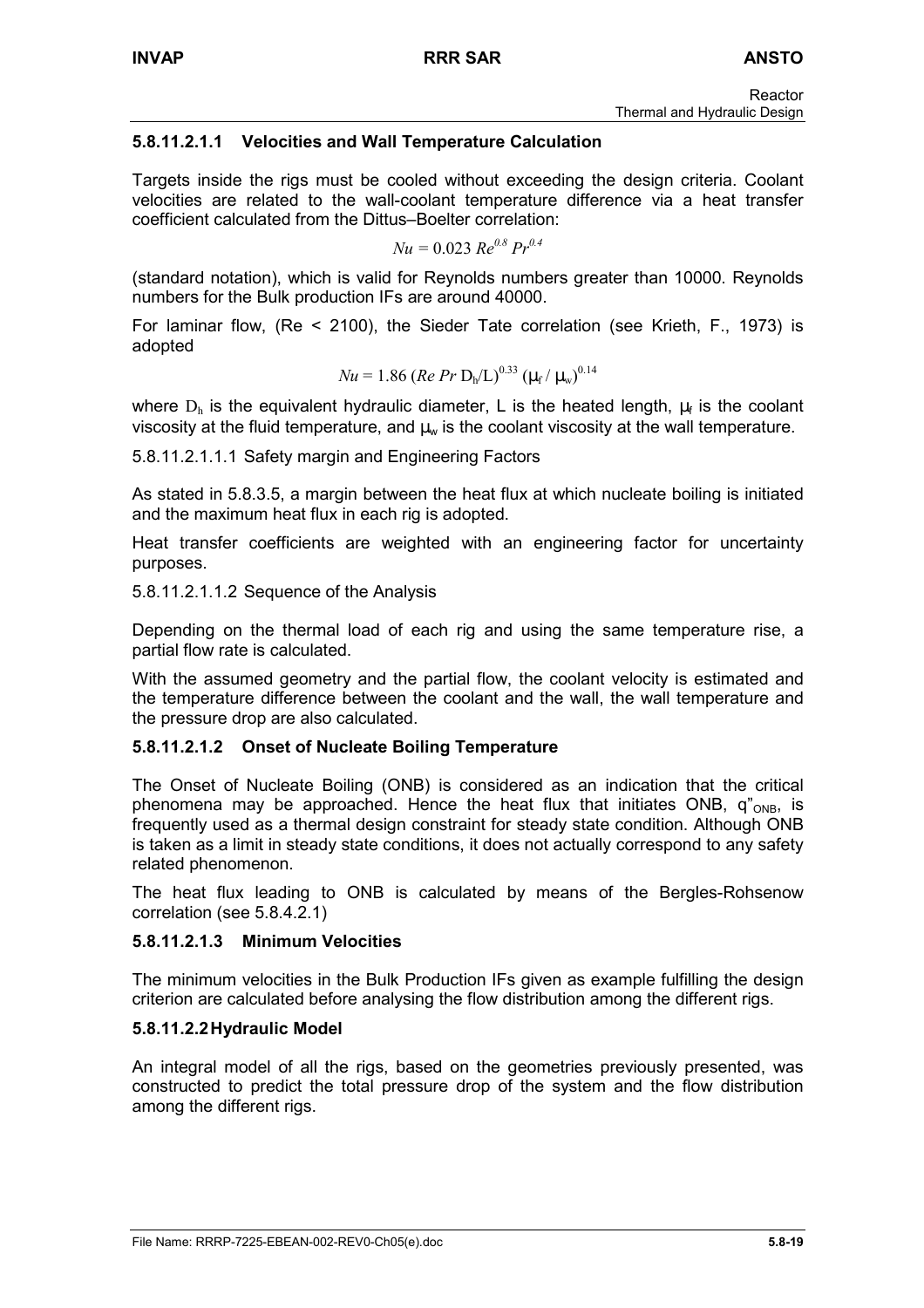Following the CAUDVAP structure, several parallel resistances representing the IFs were connected to an inlet plenum, that is the pool, and to an outlet plenum provided by the suction box.

In order to comply with the operational design requirement, a variable number of empty channels were also defined.

For completeness, additional resistances representing the cooling flow for the Long and Short Residence Time General Purpose Facilities and the Surveillance Program Probe positions were included in the model to properly simulate the flow distribution. A scheme is given in Figure 5.8/9.

## **5.8.11.2.2.1 Restrictions**

Restrictions have been introduced so that operational removal of rigs does not result in inadequate cooling of the remaining rigs.

A set of restrictions was estimated to comply not only with the minimum required velocities for the Mo-99 IF, but with the operative design requirement dealing with the unperturbed cooling condition, as well.

These hydraulic restrictions have been designed allowing that up to two Mo and one Iodine positions are empty. If this number is exceeded, additional restrictions or plugs must be placed in the empty positions.

# **5.8.11.2.3 Calculated Thermal-hydraulic Parameters for the Irradiation Facilities**

From the operation conditions and the assumed preliminary rig geometries, velocities and pressure drops were estimated for the different rigs and a given number of empty positions. From maximum heat fluxes, q", and conditions stated in Table 5.8/8, the minimum coolant velocities were estimated to fulfil the design criterion regarding the margin to ONB heat flux.

For the calculations targets in the fast and short residence time facilities were loaded.

#### **5.8.11.3 Design Evaluation**

Both the Bulk production and the Large Volume IFs were analysed in order to verify that they were properly cooled for the nominal conditions of the reactor Power State.

Illustrative geometries were assumed for cooling purposes estimations.

The design allows for a certain number of irradiation tubes to be without irradiation rigs without jeopardising the cooling of the targets being irradiated.

Velocities through the IFs were estimated so as to fulfil the design criterion that, as well as other design requirements being satisfied, the maximum wall temperature and the corresponding heat flux will remain below  $q_{\text{OMB}}^*$  for a given number of empty rig positions.

An integral model was defined to estimate the pressure drop and the flow distribution for the different rigs.

# **5.8.12 Thermal and Hydraulic Analysis of the Irradiation Facilities for Shutdown State**

When the reactor is shut down, the RSPCS pump is expected to remain operating for some minutes. This time interval is recommended for operational purposes to remove the decay power on the rigs by the RSPCS. After this time, the RSPCS pump is shut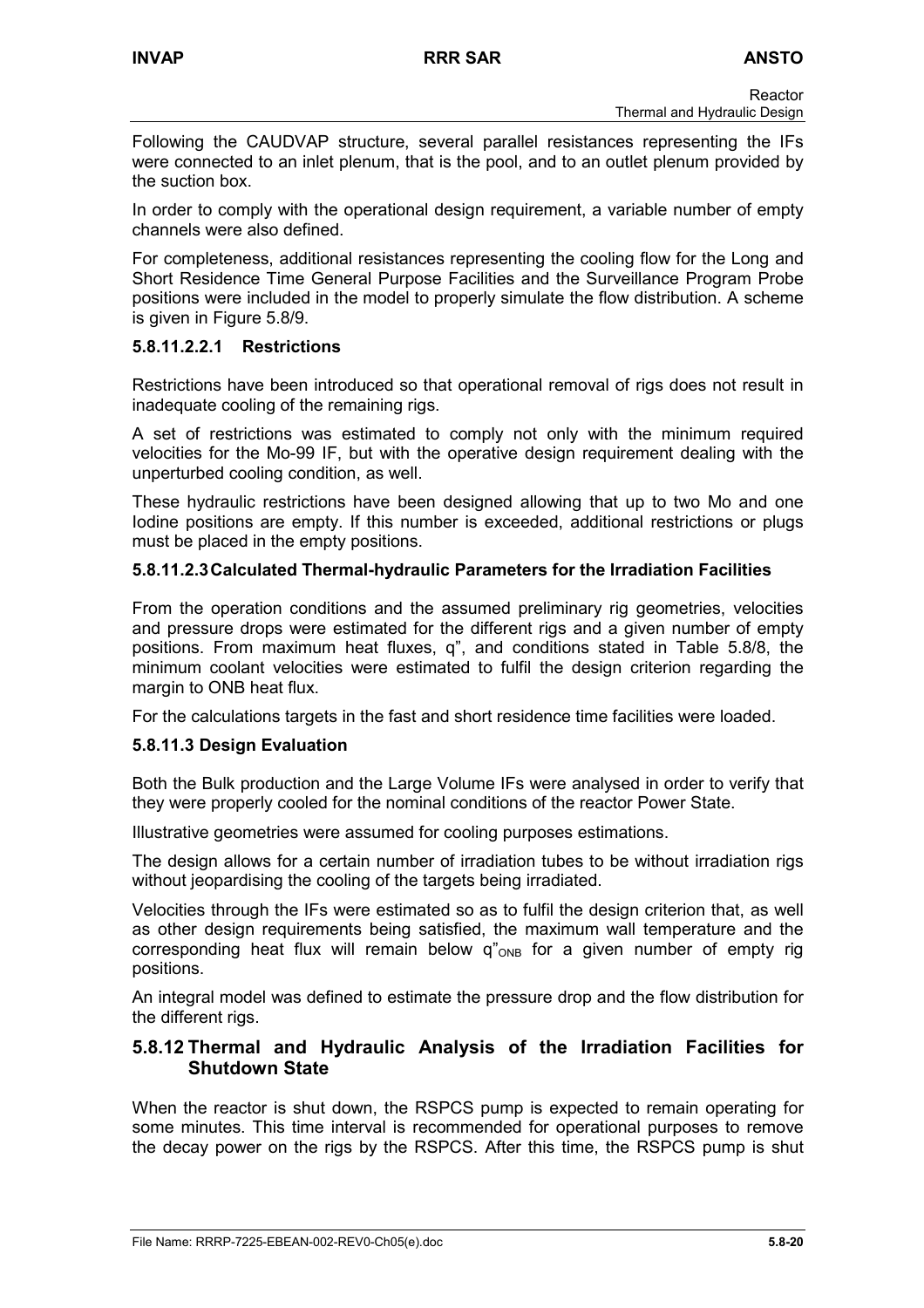down, so the downward flow through the irradiation tubes is retained by the coast down of the pump until the flap valves on the RSPCS line open. As the forced flow in the irradiation tubes is downwards, there is an inversion of the flow through the irradiation tubes during the transition to upward natural circulation flow. Details on the operation of the RSPCS for this transition are given in Chapter 6, Section 6.3.

The demonstration that the rigs are properly cooled is covered by the case of loss of flow in the RSPCS given in Chapter 16, Section 16.15. This case assumes that the RSPCS pump is stopped and the reactor is shut down due to low RSPCS flow.

## **5.8.13 Thermal and Hydraulic Analysis of the Irradiation Facilities for Refuelling State**

Apart from long term decay, no power is deployed or generated in the Irradiation Facilities during the Refuelling State, as this is a zero power State.

Any long-term decay heat is removed by natural convection. The arguments given for the Shutdown State (Section 5.8.12) cover this case.

# **5.8.14 Thermal and Hydraulic Analysis of the Irradiation Facilities for Physics Test State**

The demonstration that, for this power level, the rigs are properly cooled is covered by the case of loss of flow in the RSPCS due to a loss of power supply event given in Chapter 16, Section 16.15.

# **5.8.15 Thermal-hydraulic Effects of Anticipated Operational Occurrences**

The evaluation of the core capability to withstand the thermal effects resulting from anticipated operational occurrences, and from postulated accidents, is covered in Chapter 16.

# **5.8.16 Calculation of Thermal-hydraulic Limiting Conditions**

This section presents results of calculations performed for assessing the safety limits, safety system settings, and safety margins for the thermal-hydraulic parameters of the reactor core during the Power State.

Calculations have been performed using the tools described in Section 5.10, with the uncertainty factors discussed in Section 5.8.5 and for steady state conditions.

# **5.8.17 References**

Doval, A. "Validation and Verification of the MTR\_PC Thermohydraulic Package", 21st International Meeting on Reduced Enrichment for Research and Test Reactors (RERTR), Sao Paulo, Brazil, 1998.

Fabrega, S. "Le Calcul Thermique des Reacteurs de Recherche Refroidis par Eau", Commissariat a l'energie atomique, CEA-R-4114, 1971.

Gambill W. and Bundy R. "Heat Transfer Studies of Water Flow in Thin Rectangular Channels", Part II, Nuclear Science & Engineering, 18, pp. 80-89, 1964.

IAEA. "Research Reactor Core Conversion From the use of Highly Enriched Uranium to the use of Low Enriched Uranium Fuels", IAEA-TECDOC 233, 1980.

INVAP. "Hydrodynamic Tests for Three Fuel Elements for the ETTR-2", Document 0767 0750 3TATH358 1O, (In Spanish).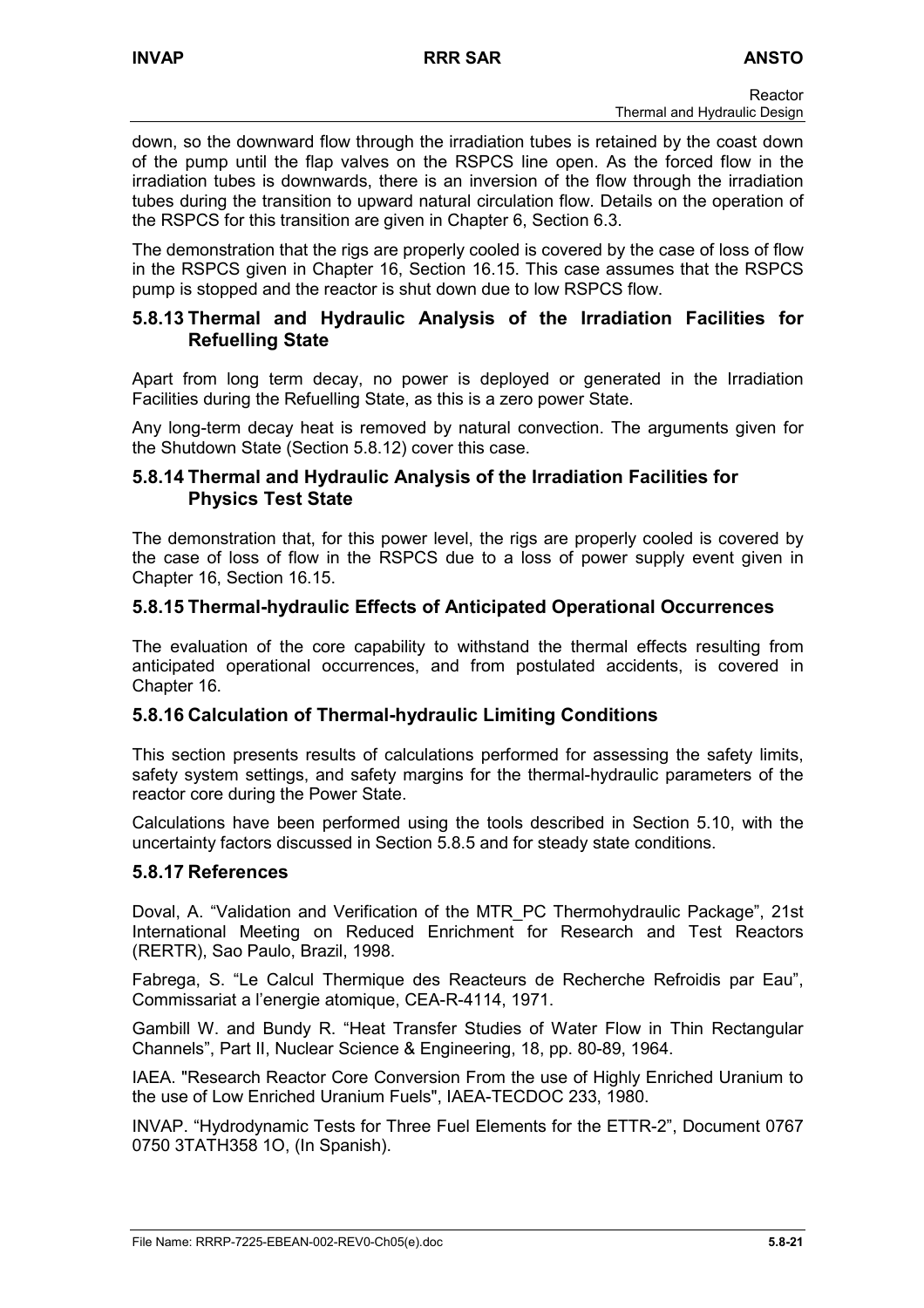Kaminaga, M. et al. "Improvement of CHF Correlations for Research Reactors Using Plate-Type Fuels", NURETH 8th, Vol. 3, pp. 1815-1822, 1997.

Krieth, F. "Principles of Heat Transfer", 3<sup>rd</sup> Edition, Intext Educational Publishers, New York, 1973.

Matos, J.E., Mo, S.C. and Woodruff, W.L. "Analyses for Conversion of the Georgia Tech Research Reactor From HEU to LEU Fuel", Reduced Enrichment for Research and Test Reactors Program, Argonne National Laboratory, 1992.

Maulbetsch, J.S. and Griffith, P. "A Study of System-induced Instabilities in Forcedconvection Flows with Subcooled Boiling", MIT Engineering Projects Lab report 5382-35, 1965.

Mishima K. and Nishihara H., "The Effect of Flow Direction and Magnitude on CHF for low Pressure Water in Thin Rectangular Channels", Nuclear Engineering and Design 86 pp. 165-181, 1985.

Mishima K. and Nishihara H., "Effect of Channel Geometry on Critical Heat Flux for low Pressure Water", Int J. Heat Mass transfer, Vol 30 N6 pp. 1169-1182, 1987.

MTR\_PC System v2.6 User's Manual, 1995.

Nuclear Regulatory Authority (Argentina). Regulatory Standard 3.3.2, Heat Removal Systems, 1998a (In Spanish). http://www.arn.gov.ar/.

Nuclear Regulatory Authority (Argentina). Regulatory Standard 4.2.2, Design of Research Reactors, 1998b (In Spanish). http://www.arn.gov.ar/.

Ricque R. and Siboul R. "Ebullition Locale de l'eau en Convection Forcée", CEA R-3894, 1970.

Sudo Y. "Study on Critical Heat Flux in Rectangular Channels Heated From One or Both Sides at Pressures Ranging From 0.1 to 14 MPa, "Transaction of ASME, J. of Heat Transfer, Vol. 118, 1996.

Sudo Y. and Kaminaga M. "A new CHF Correlation Scheme Proposed for Vertical Rectangular Channels Heated From Both Sides in Nuclear Research Reactors", Transaction of ASME, J. of Heat Transfer, Vol. 115, 1993.

Whittle, R.H. and Forgan, R. "A Correlation for the Minima in the Pressure Drop Versus Flow-rate Curves for Subcooled Water Flowing in Narrow Heated Channels", Nuclear Engineering and Design, Vol.6, pp. 89-99, 1967.

Woodruff, W.L. "Evaluation and Selection of Hot Channel (Peaking) factors for Research Reactor Applications", Proc. X International meeting on Reduced Enrichment for Research and Test Reactors, 1987.

Yücel B. and Kakaç. "Forced Flow Boiling and Burnout in Rectangular Channels", Proc. 6th Int Heat Transfer Conf., Vol. 1 pp. 387-392, 1978.

*End of Section*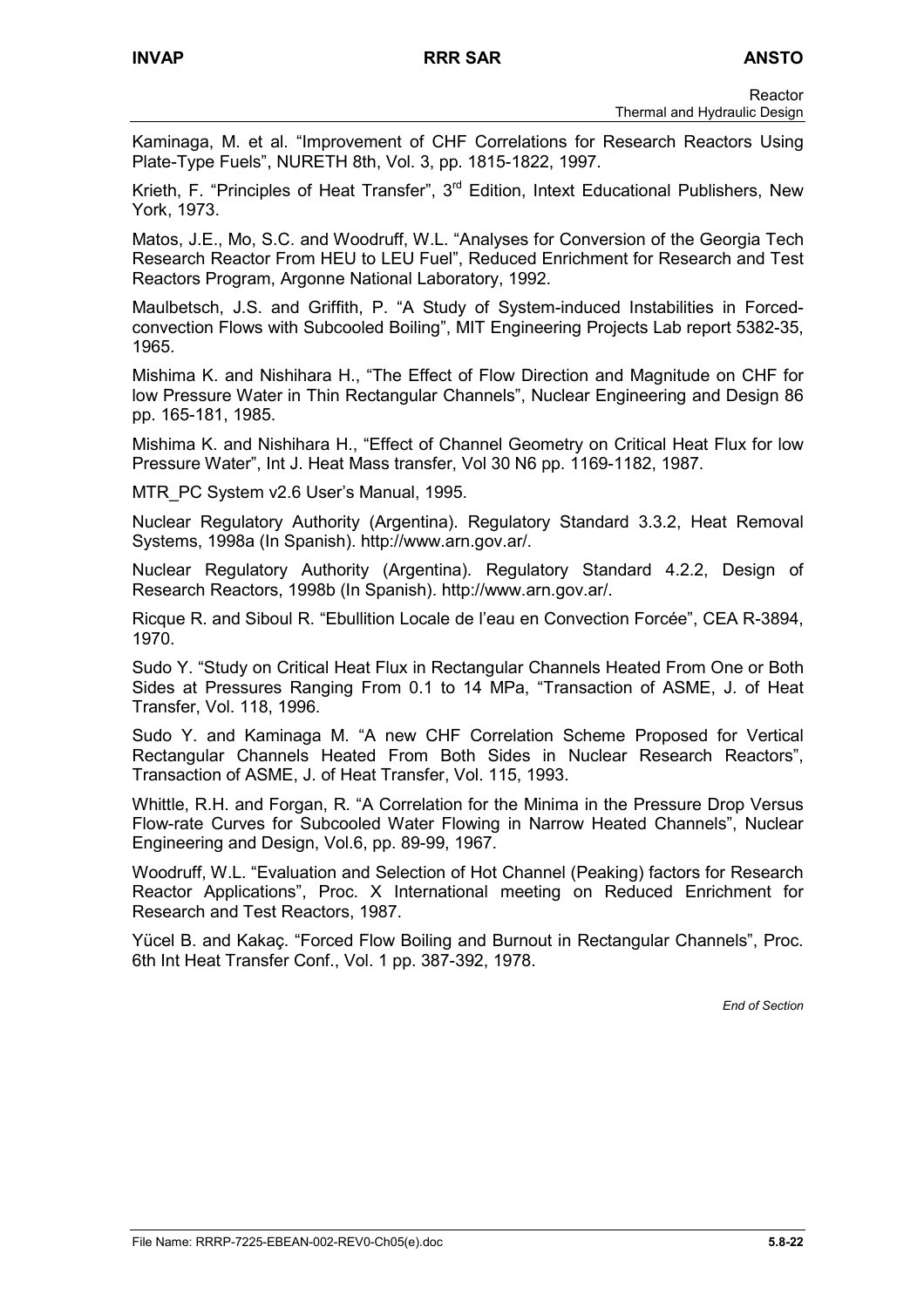# **Table 5.8/1 Summary of Thermal and Hydraulic Design Bases**

| Parameter                                    | Value      |
|----------------------------------------------|------------|
| Power peaking factor (PPF)                   | $\leq 3.0$ |
| Safety Relevant Design Bases                 |            |
| Critical velocity ratio                      | $\leq$ 2/3 |
| Burn-Out ratio (BOR)                         | > 2.0      |
| Flow Redistribution ratio (RDR)              | $\geq 2.0$ |
| Departure from Nucleate Boiling ratio (DNBR) | > 2.0      |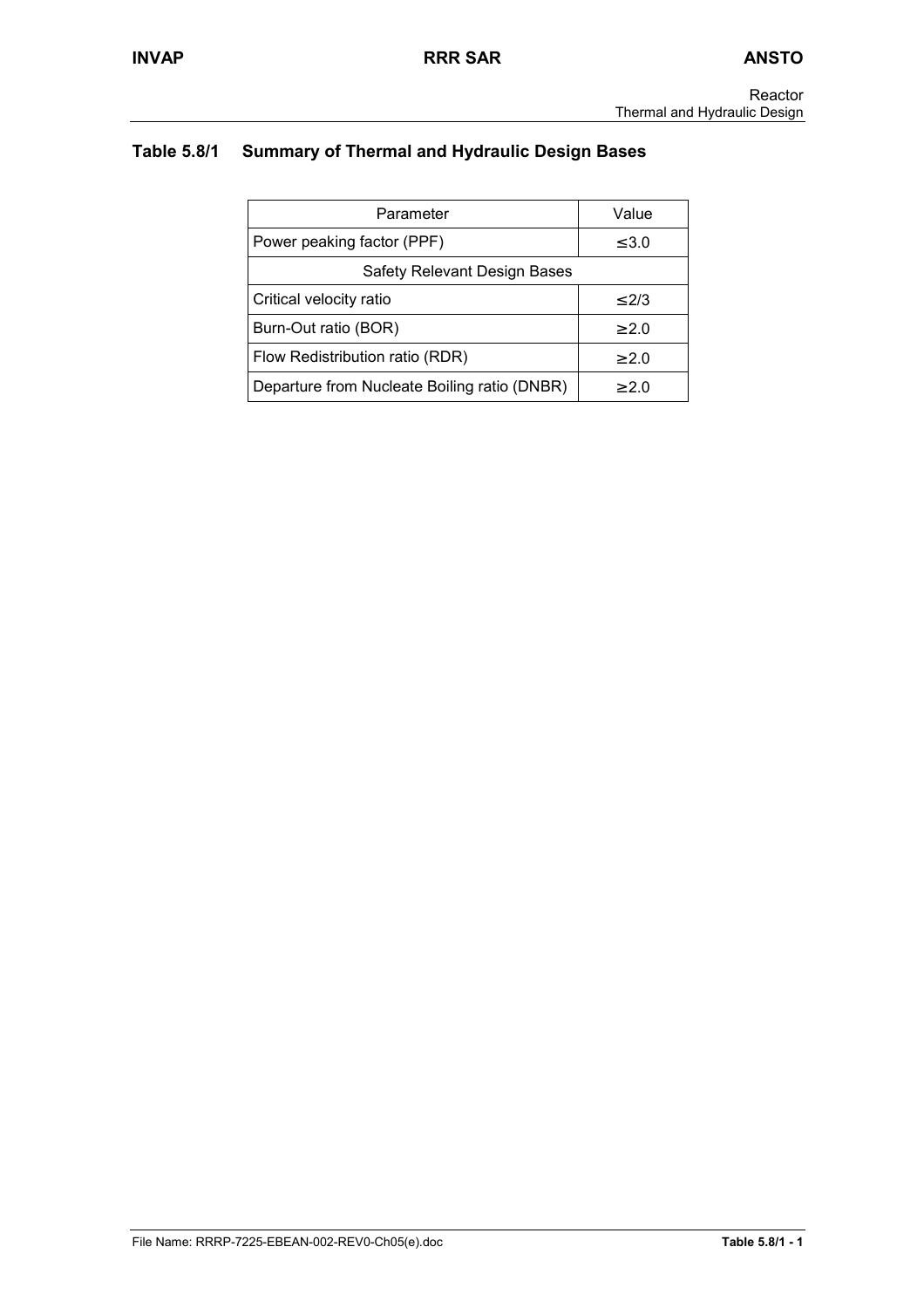# **Table 5.8/2 Calculated Hydraulic Parameters for the Power State**

| Parameter                                                     | Value |
|---------------------------------------------------------------|-------|
| Core Flow Rate $(m^3h^{-1})$                                  | 1900  |
| Coolant Average Velocity Through the Core (ms <sup>-1</sup> ) | 8.2   |
| Core pressure drop (kPa)                                      | 205   |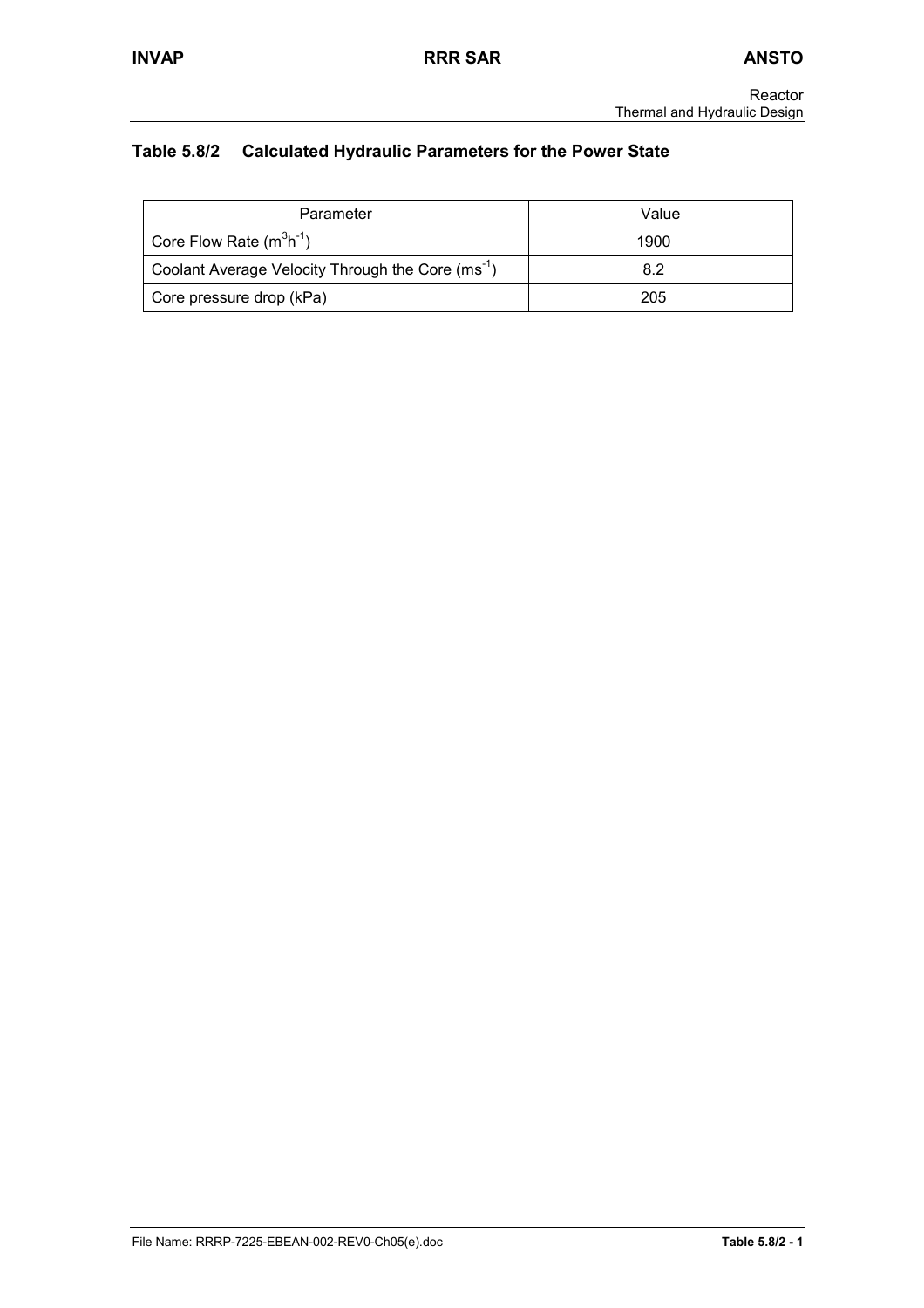# **Table 5.8/3 Calculated Temperatures for the Power State**

| Parameter                           | Value |
|-------------------------------------|-------|
| Minimum saturation temperature (°C) | 118   |
| Coolant Exit Temperature (°C)       |       |
| Average channel                     | 45.6  |
| <b>Hot Channel</b>                  | 60.9  |
| Maximum wall temperature (°C)       |       |
| Average channel                     | 60.4  |
| <b>Hot Channel</b>                  | 98.4  |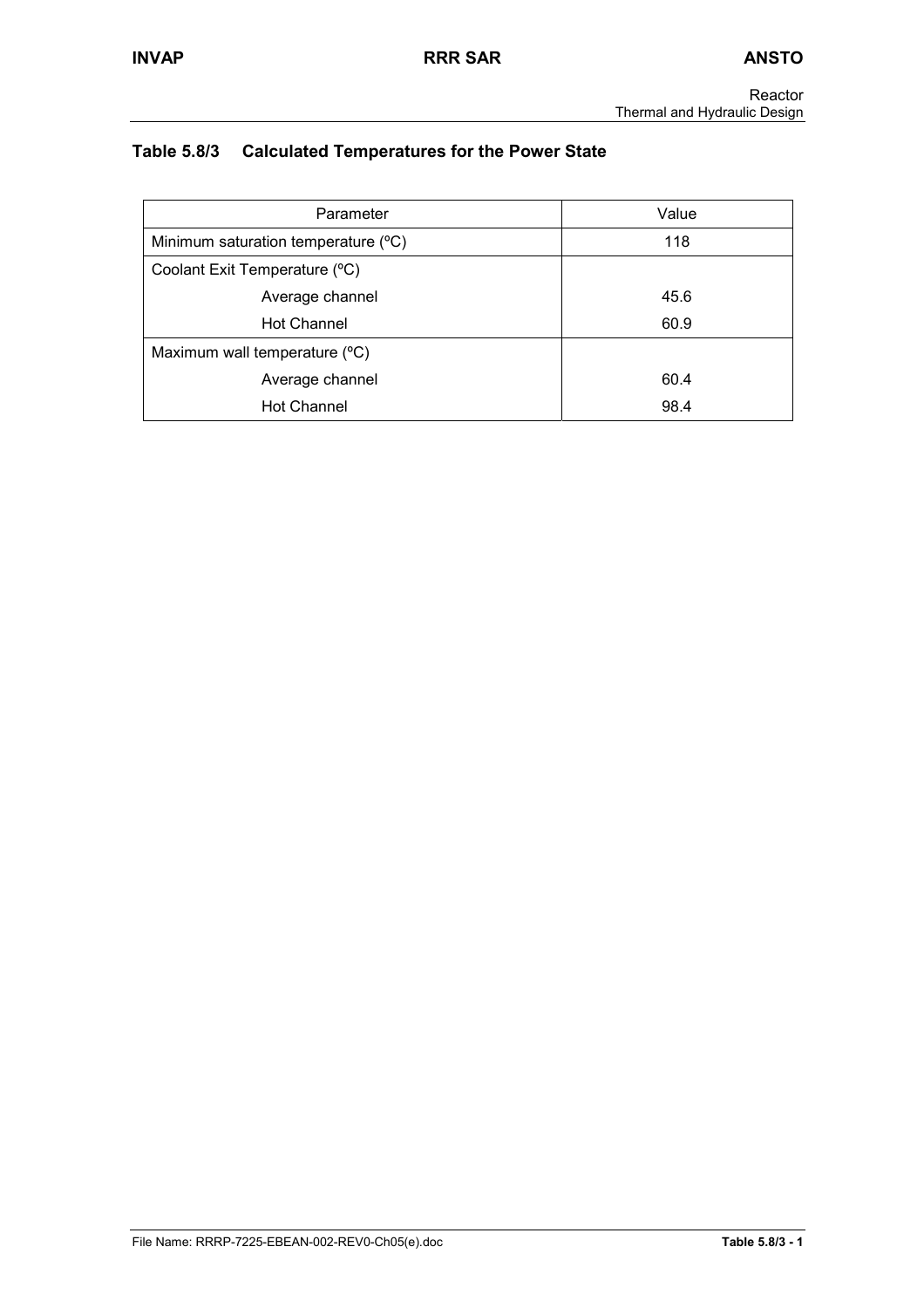# **Table 5.8/4 Design Basis Fulfilment for minimum core flow (\*)**

| Phenomena                      | Design Basis                                              | Design Basis                                                |
|--------------------------------|-----------------------------------------------------------|-------------------------------------------------------------|
|                                | Predictions for<br>an equivalent<br>core power of<br>20MW | Predictions for<br>core nominal<br>safety system<br>setting |
| PRD/RDR                        | 2.28(8)                                                   | 1.97                                                        |
| <b>DNBR</b>                    | 2.58(8)                                                   | 1.96                                                        |
| <b>Critical Velocity Ratio</b> | 0.55                                                      | 0.55                                                        |

(\*) Acronyms are defined in Table 5.8/1

(&) with uncertainties.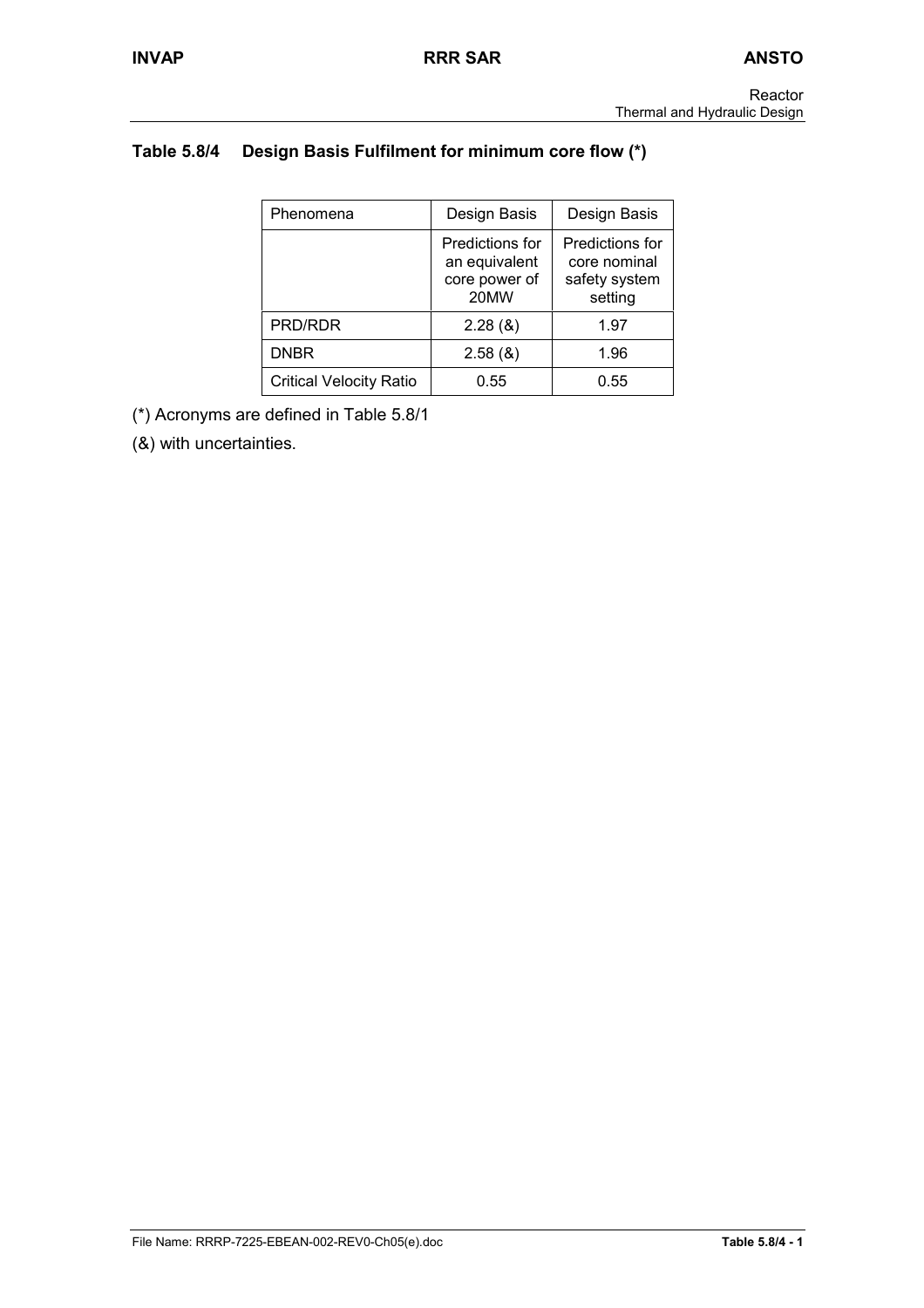## **Table 5.8/5 Initial Conditions for the Shutdown State Natural Convection Thermal-hydraulic Calculations**

| Parameter                   | Value          |
|-----------------------------|----------------|
| Decay power                 | 420 kW         |
| Time after reactor shutdown | 30 min         |
| <b>Power Peaking Factor</b> |                |
| Pool water temperature      | $40^{\circ}$ C |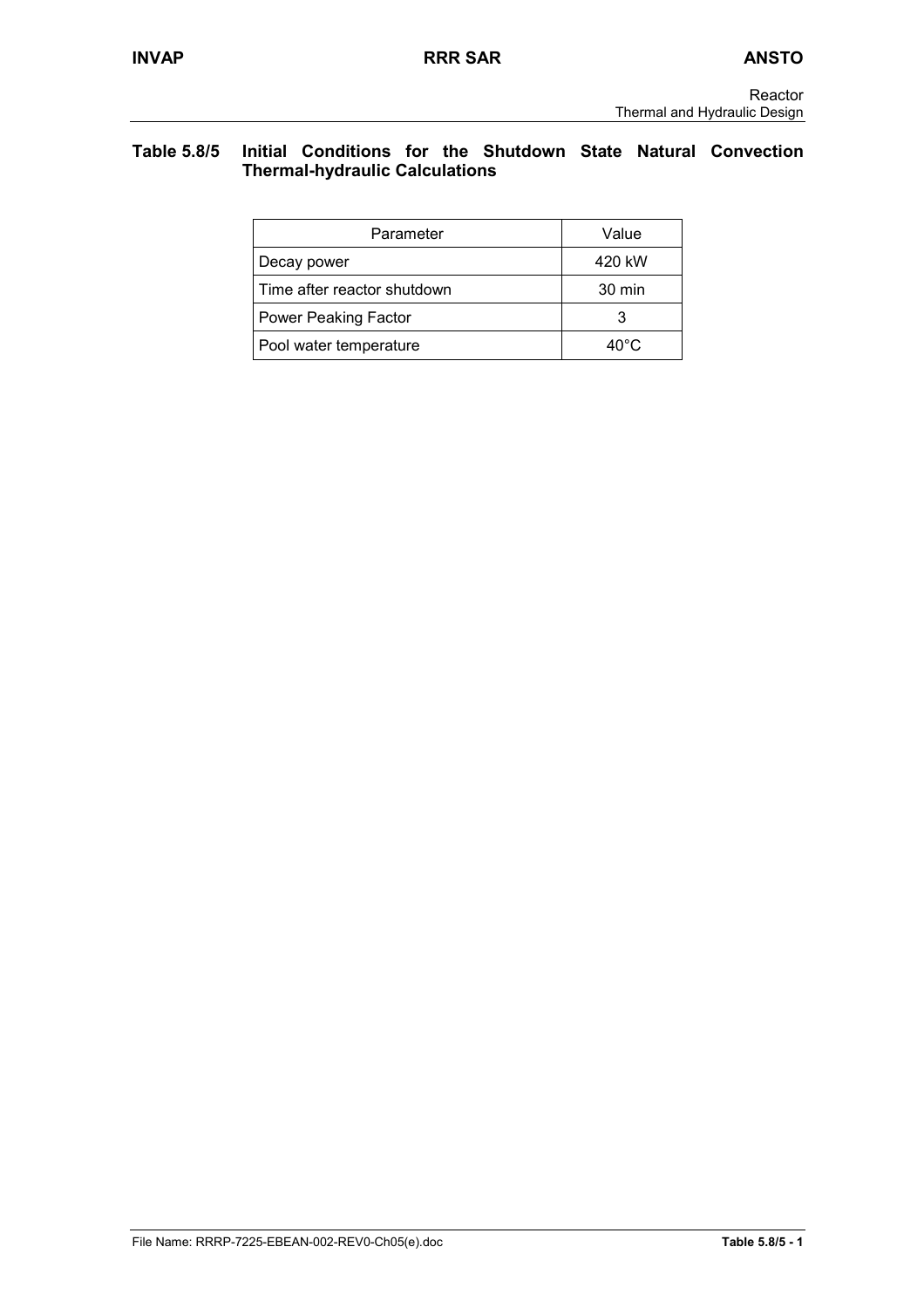# **Table 5.8/6 Calculated Thermal-hydraulic Parameters for the Shutdown State**

| Parameter                                   | Value          |
|---------------------------------------------|----------------|
| Average coolant temperature rise            | 10             |
|                                             |                |
| Core pressure drop                          | 159 Pa         |
| Maximum wall temperature in the hot channel | 93 °C          |
|                                             |                |
| Maximum heat flux                           | 4.9 $Wcm^{-2}$ |
|                                             |                |
| Burn-out heat flux                          | 26 $Wcm-2$     |
| Boiling power ratio                         | 4.4            |
| Burn-out ratio (BOR)                        | 5.3            |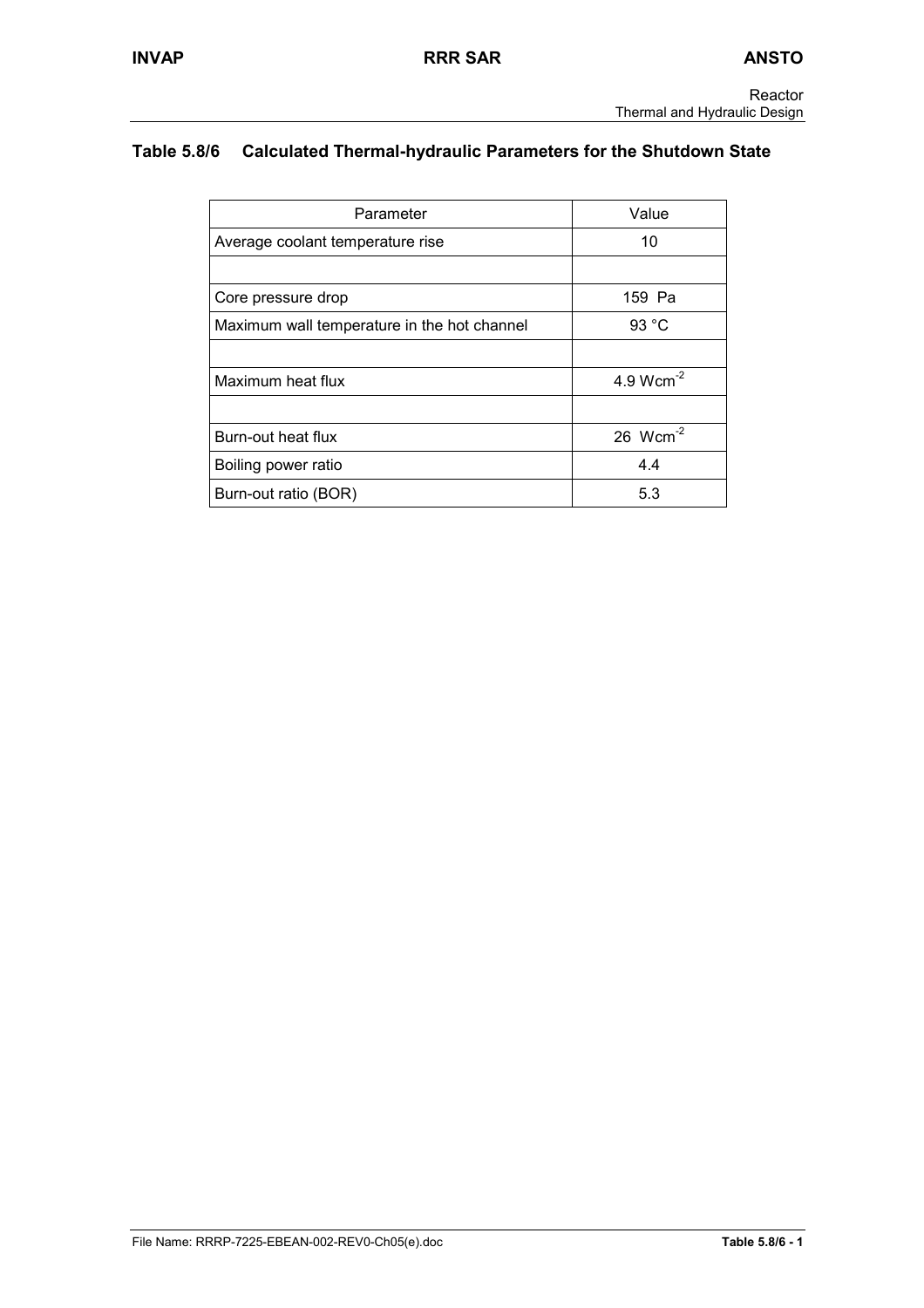## **Table 5.8/7 Shutdown State – Burnout Ratios at Different Times after Reactor Shutdown**

| Time After Shutdown (s) | Decay Power (kW) | <b>BOR</b> |
|-------------------------|------------------|------------|
| 100                     | 958              | 2.3        |
| 300                     | 637              | 3.5        |
| 600                     | 545              | 4.1        |
| 1200                    | 467              | 4.8        |
| 1800                    | 416              | 5.4        |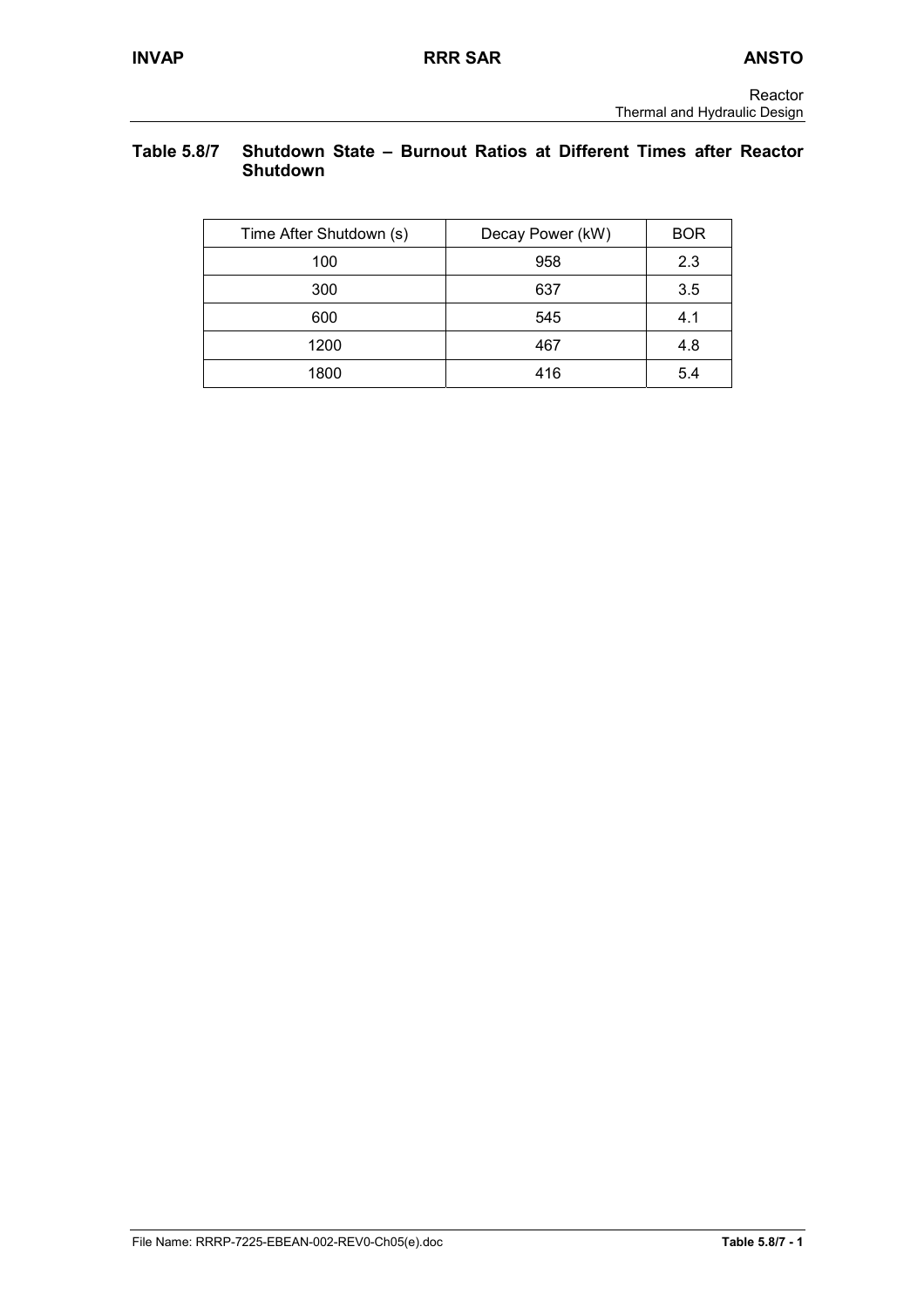### **Table 5.8/8 Input Conditions Imposed by the Reactor & Service Pool Cooling System for the Power State Thermal-hydraulic Analysis of the Irradiation Facilities**

| Parameter              | Value       |
|------------------------|-------------|
| Coolant                | Light water |
| Flow direction         | Downwards   |
| Inlet Temperature (°C) | 37          |
| Inlet Pressure (kPa)   | 200         |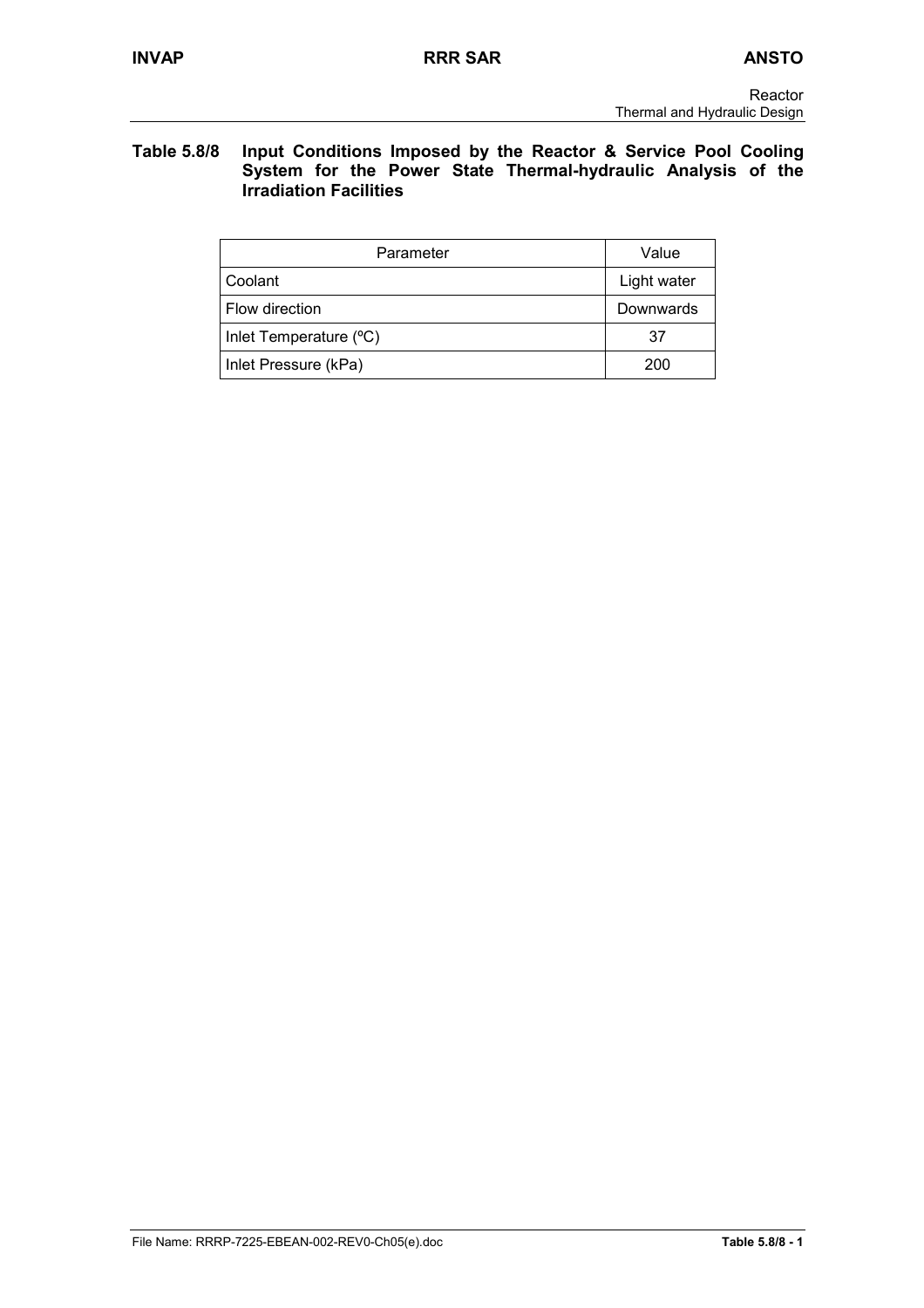## **Table 5.8/9 Minimum Allowed Velocities in the Bulk Production Irradiation Facilities in the Power State**

| <b>Bulk Production</b><br>Irradiation<br>Facility | ONBR |
|---------------------------------------------------|------|
| Molybdenum                                        | 1.33 |
| lodine                                            | 1.36 |
| Iridium                                           | 1.33 |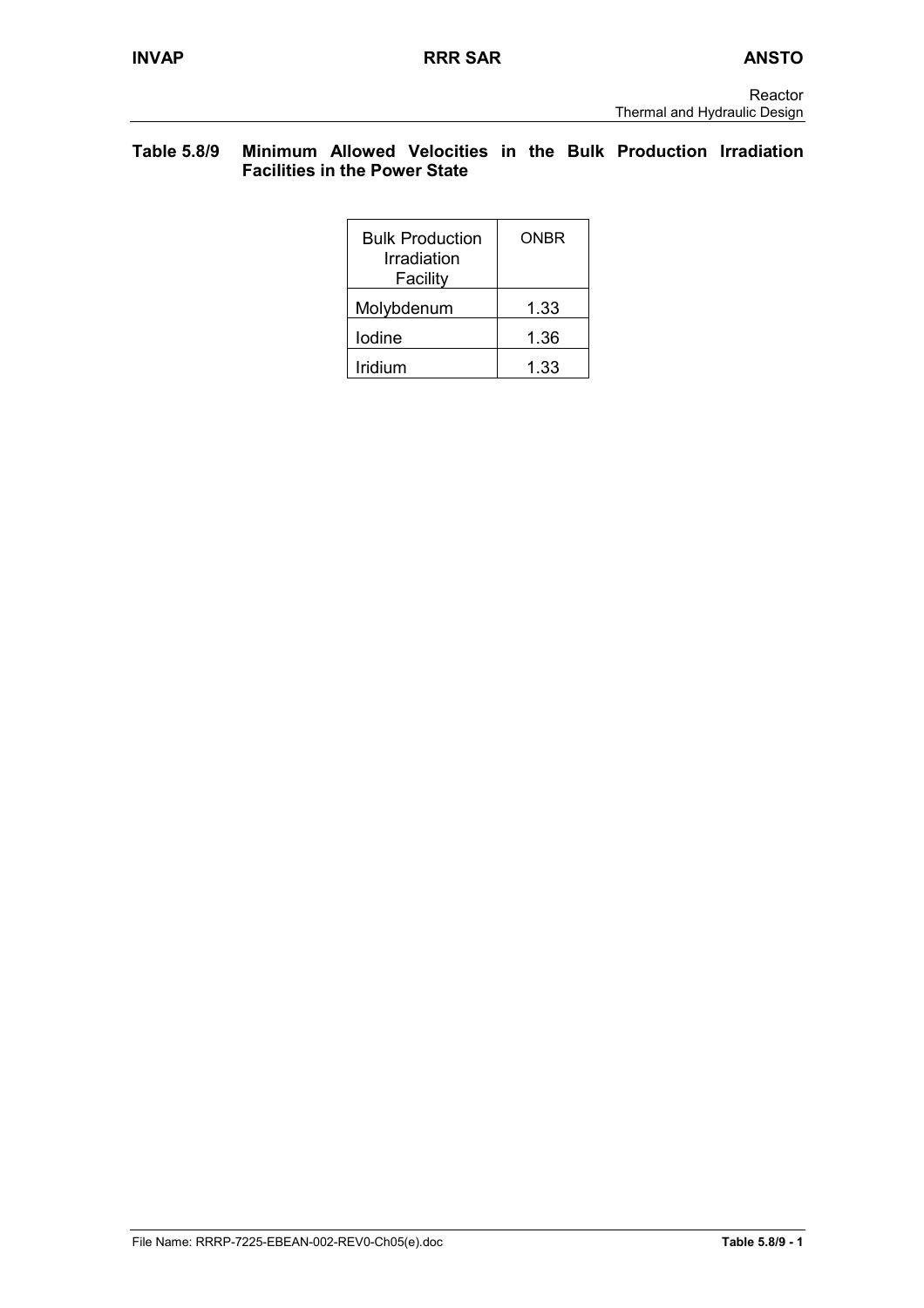#### **Table 5.8/10: Velocities, Mass Flow and Temperature Differences for the Example Targets in Physics Tests State**

|                          | Mo             | $\mathsf{\tau_{e}}$ |                | Si(Very) | Si(Large)                  | Si(Med) |
|--------------------------|----------------|---------------------|----------------|----------|----------------------------|---------|
| $m$ (kg s-1)             | $7.14 10^{-1}$ | $6.9 10^{-3}$       | $1.32~10^{-2}$ |          | 1.4 $10^{-2}$ 5. $10^{-2}$ |         |
| $\Delta \mathsf{T}$ (°C) | 19<br>ॱ        | <u>^ 7</u><br>I     | 0.43           |          |                            |         |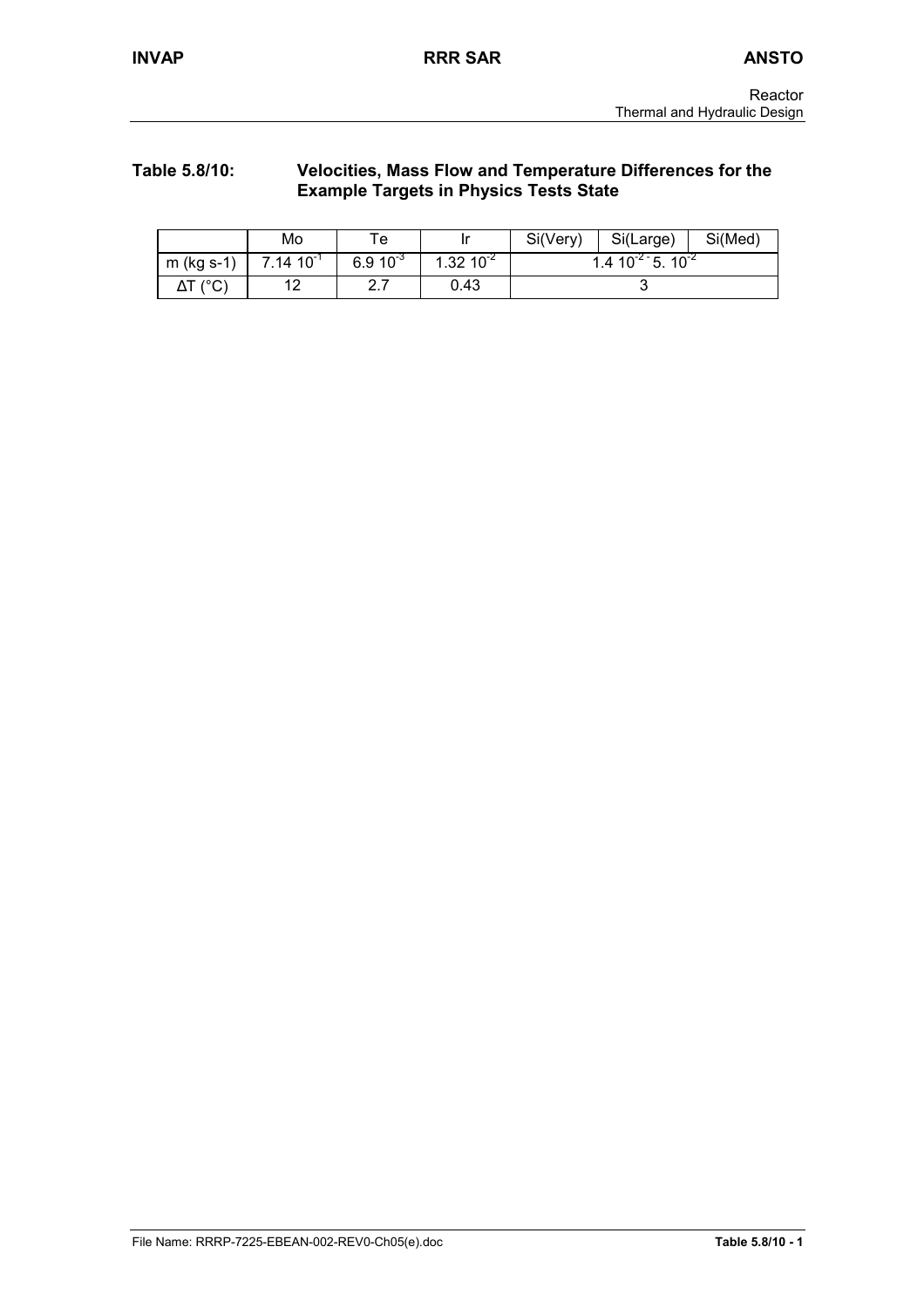# **Table 5.8/11 Parameter Values at Safety Limits**

| Point | Equivalent          | Core flow                                              | Core inlet  |  |
|-------|---------------------|--------------------------------------------------------|-------------|--|
|       | Core power          | $\text{Im}^3\text{h}^{-1}$                             | temperature |  |
|       | [MW]                |                                                        | C           |  |
|       |                     | Single parameter variations from nominal conditions of |             |  |
|       |                     | point 4                                                |             |  |
| 1     | 20                  | 1900                                                   | 70          |  |
| 2     | 20                  | 1045                                                   | 37          |  |
| 3     | 31.9                | 1900                                                   | 37          |  |
| 4     | 20                  | 1900                                                   | 37          |  |
|       |                     | Parameter variations from provisional safety system    |             |  |
|       | settings of point 5 |                                                        |             |  |
| 5     | 23                  | 1710                                                   | 43          |  |
| 6     | 23                  | 1710                                                   | 56          |  |
| 7     | 23                  | 1355                                                   | 43          |  |
| 8     | 27.6                | 1710                                                   | 43          |  |
| 9     | 23                  | 1900                                                   | 61          |  |
| 10    | 29.6                | 1710                                                   | 37          |  |
| 11    | 20.7                | 1710                                                   | 62          |  |
| 12    | 23                  | 1241                                                   | 37          |  |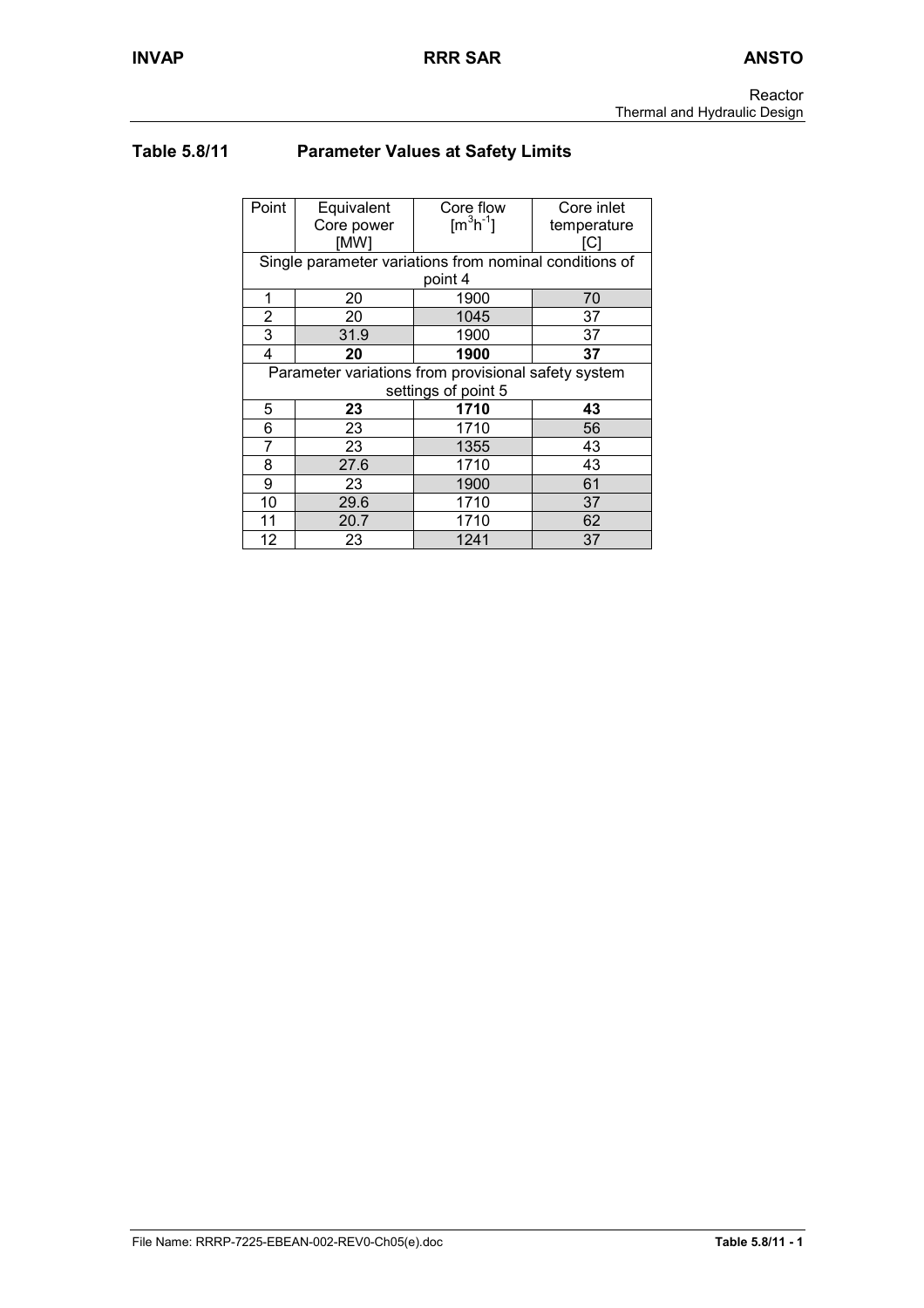# **Table 5.8/12 Safety Limits**

| Parameter                     | Limits | Nominal<br>value |
|-------------------------------|--------|------------------|
| Total fission Core power (MW) | 31.9   | 20               |
| PCS flow rate $(m^3h^1)$      | 1045   | 1900             |
| Core inlet temperature (°C)   | 70     | 37               |

*End of Tables*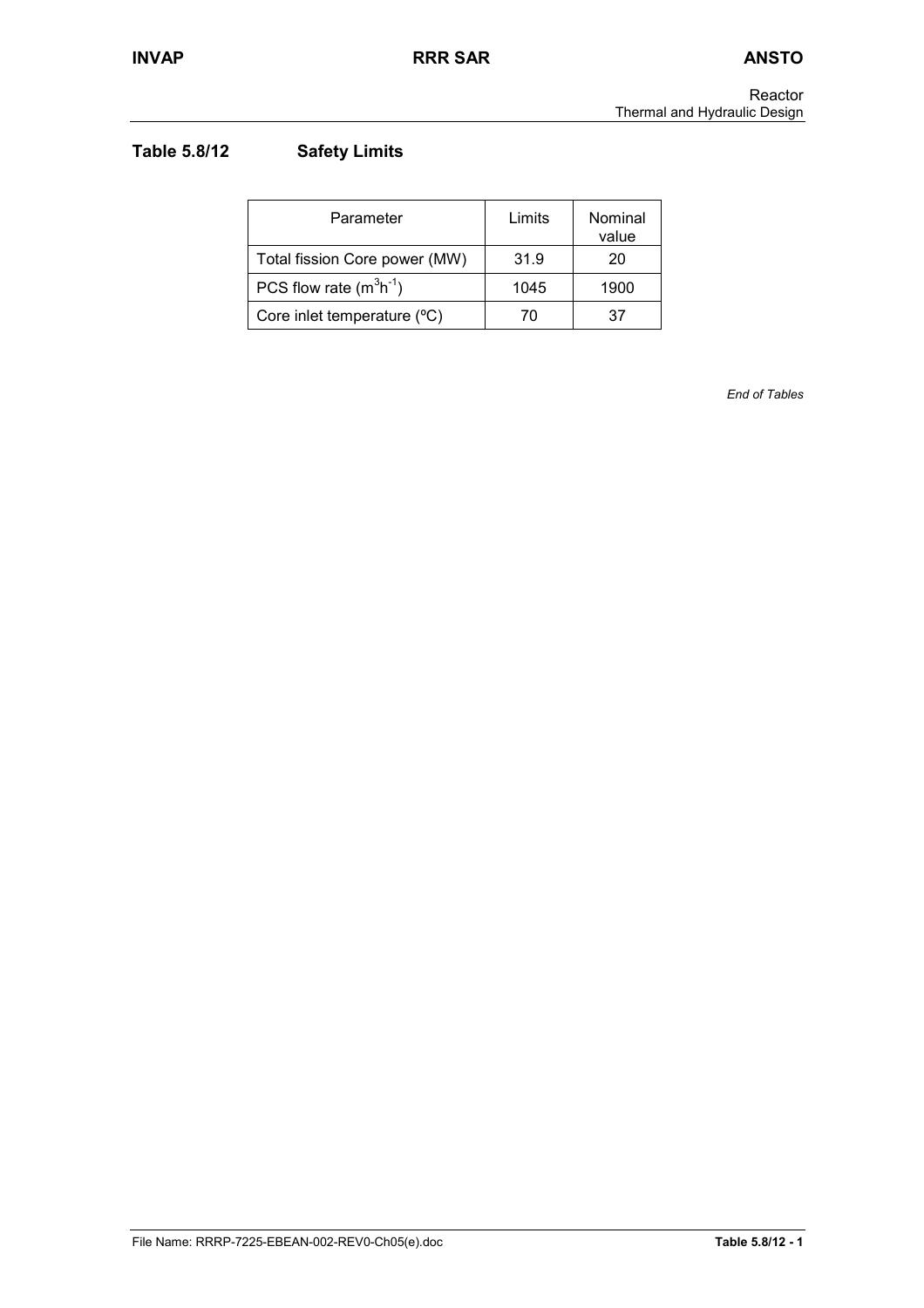## **Figure 5.8/1 Comparison between Redistribution Heat Flux Experimental Data and the Correlation Implemented in the TERMIC Code**

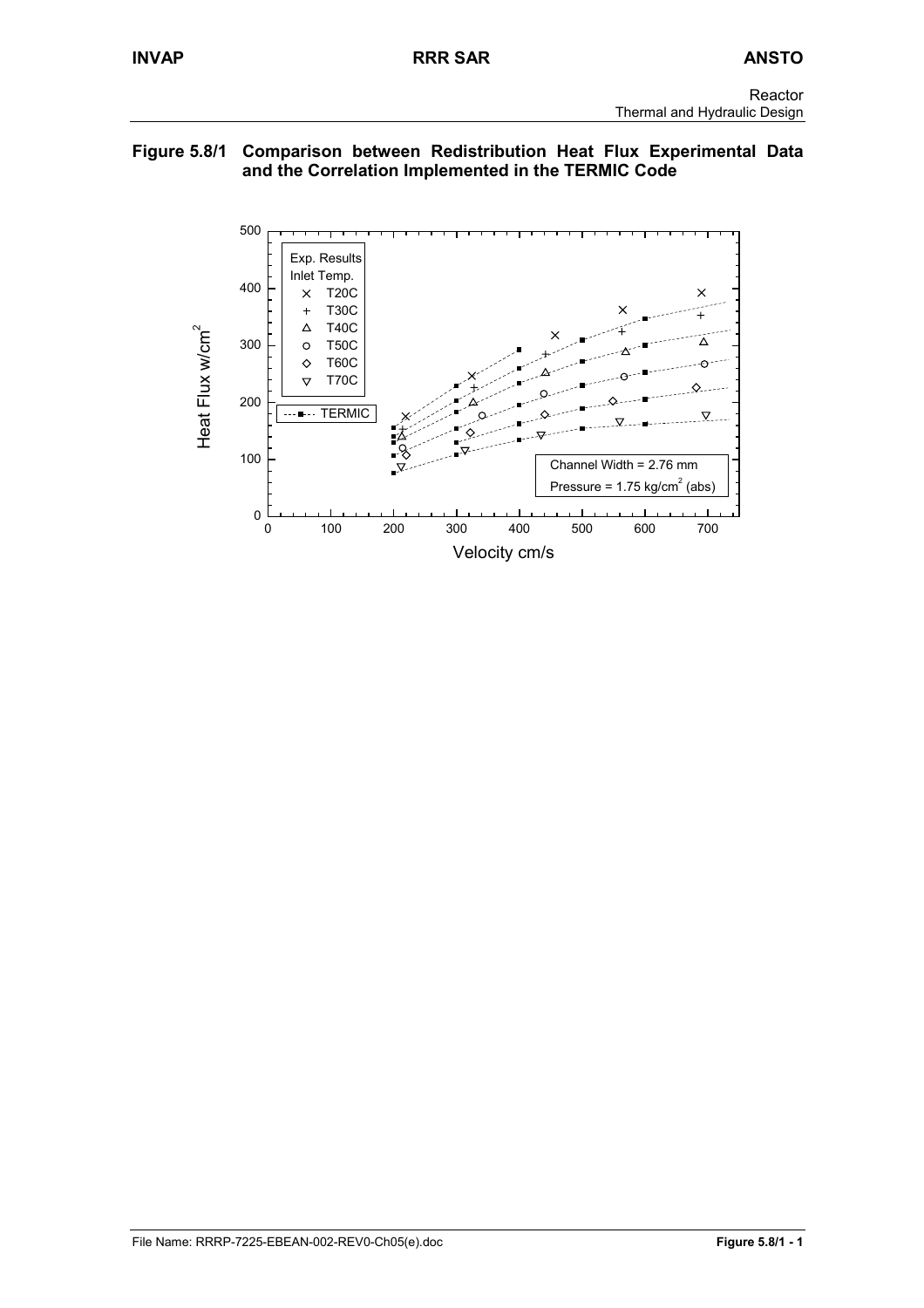## **Figure 5.8/7 Shutdown State – Temperature and heat flux Distributions in the Hot Channel**

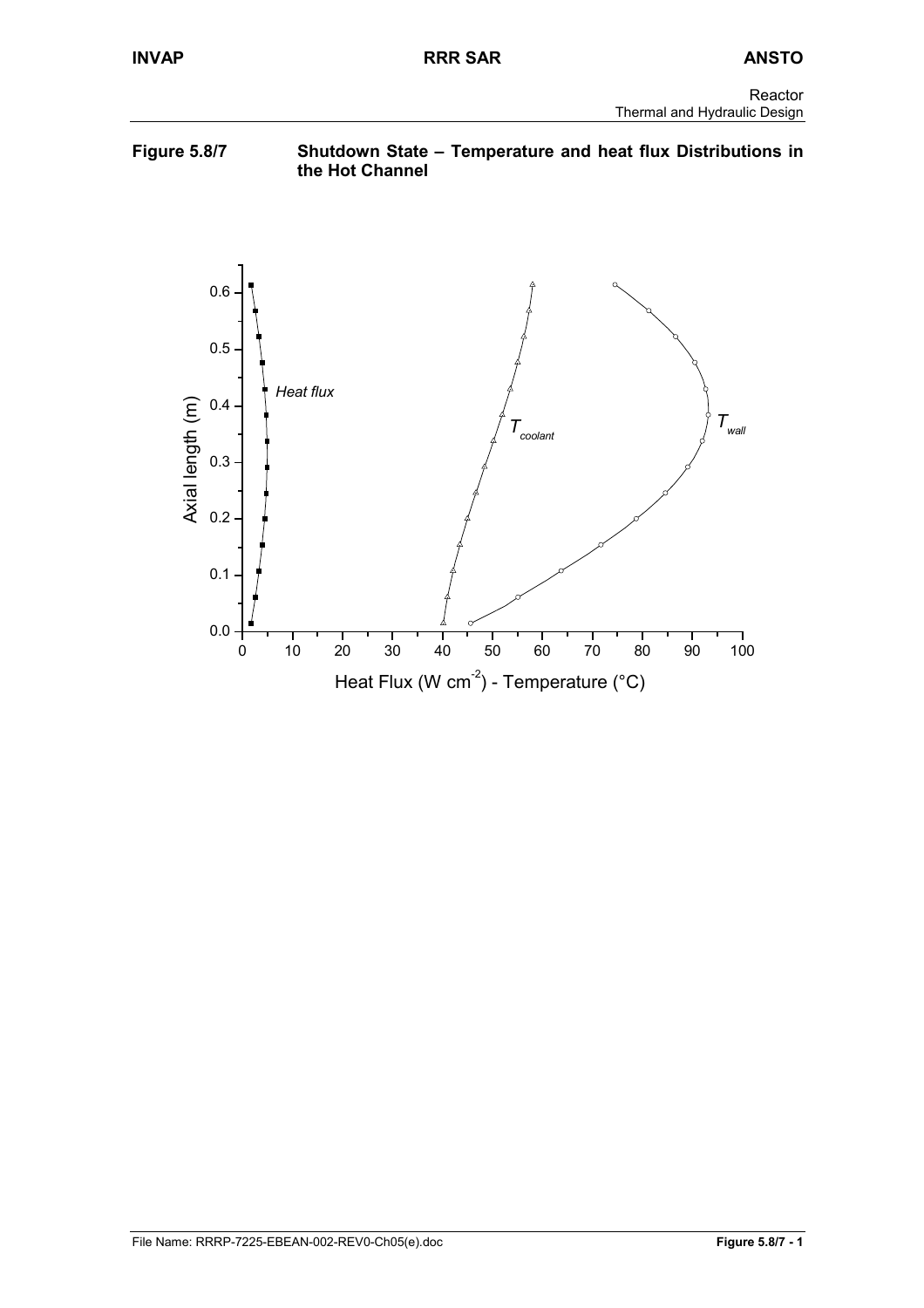### **Figure 5.8/8 Control Rod Plate and Control Rod Guide Box Thermalhydraulic Model**